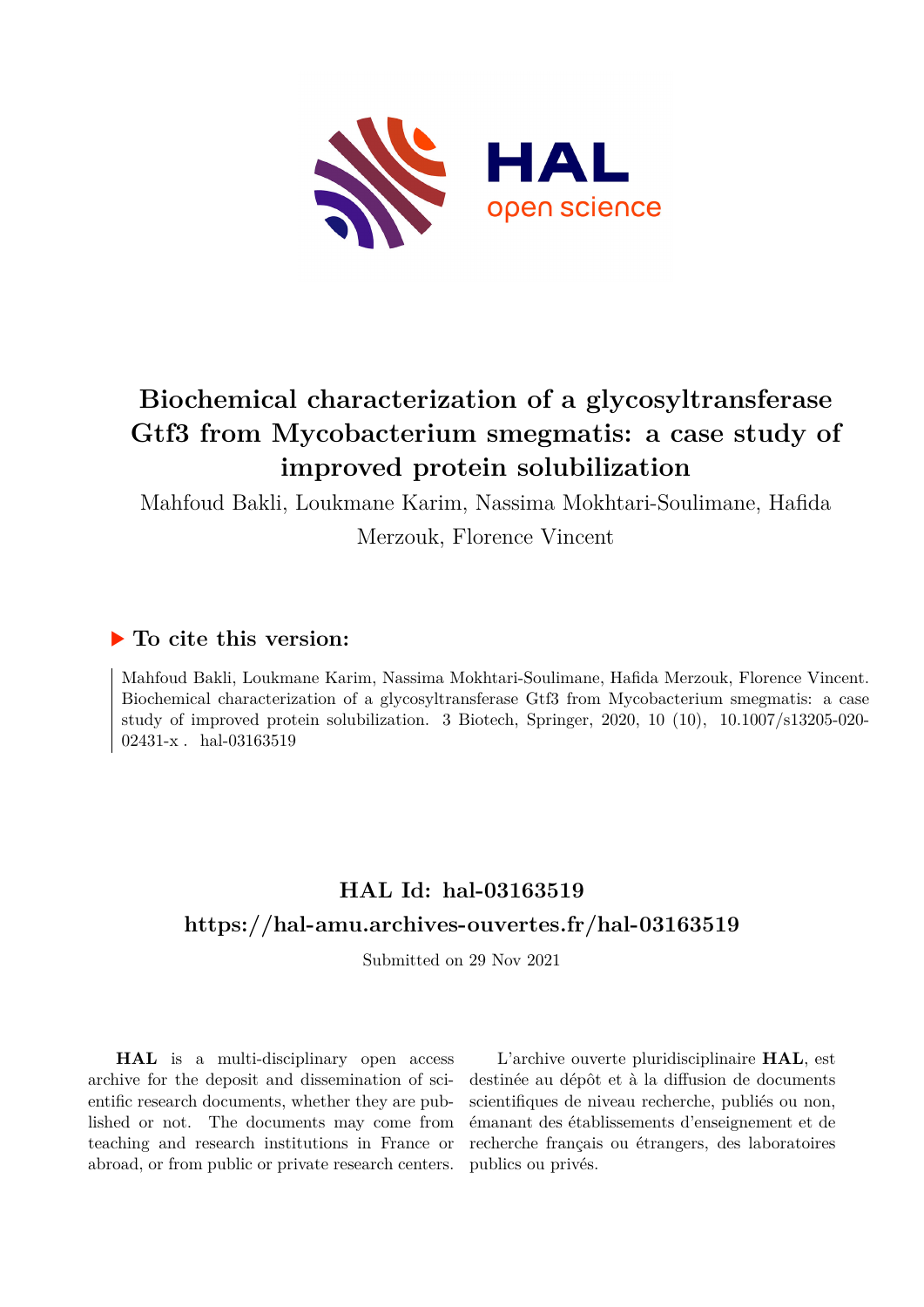**Article title: Biochemical characterization of a glycosyltransferase Gtf3 from** *Mycobacterium smegmatis***: A case study of improved protein solubilization.**

#### **Abstract**

 Glycosyltransferases (GTs) are widely present in several organisms. These enzymes specifically transfer sugar moieties to a range of substrates. The processes of bacterial glycosylation of the cell wall and their relations with host-pathogen interactions have been studied extensively, yet the majority of mycobacterial GTs involved in the cell wall synthesis remain poorly characterized. Glycopeptidolipids (GPLs) are major class of glycolipids present on the cell wall of various mycobacterial species. They play an important role in drug resistance and host- pathogen interaction virulence. Gtf3 enzyme performs a key step in the biosynthesis of triglycosylated GPLs. Here we describe a general procedure to achieve expression and purification of recombinant protein Gtf3 from *Mycobacterium smegmatis* using an *E. coli* expression system*.* We reported also a combined bioinformatics and biochemical methods to predict aggregation propensity and improve protein solubilization of recombinant Gtf3. 

**Keywords:** glycosyltransferase, expression and purification of recombinant protein, protein solubilization,

*Mycobacterium smegmatis*.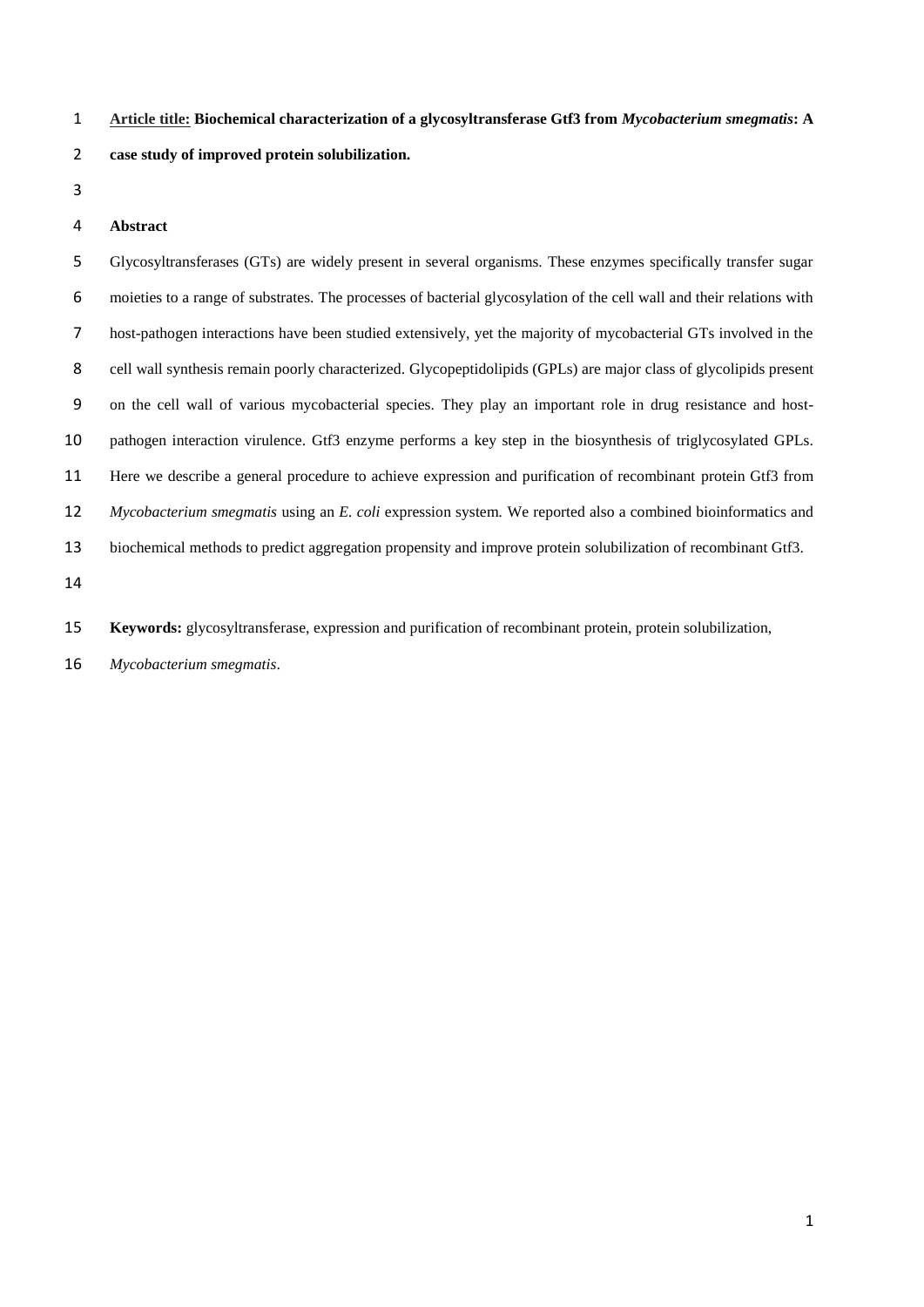#### **Introduction**

 During the four last decades, the number of recombinant proteins used for several academic, medical and industrial applications has increased dramatically [\(Warne and Mahler 2018\)](#page-18-0). This engineering field has been growing essentially due to considerable progress in available sequenced genomes, and to biotechnology and strategy developments in achieving high level protein expression. It ranges from expression vector design to final application [\(Vandermies and Fickers 2019;](#page-17-0) [Kushwaha and Salis](#page-16-0) 2015; [Rosano and Ceccarelli 2014\)](#page-17-1), during which several obstacles may be encountered. Some problems are related to intrinsic physicochemical features such as protein conformation, stability, and structural flexibility, and others related to experimental procedures such as expression and purification [\(Deller et al. 2016;](#page-15-0) [Young et al. 2012\)](#page-18-1). Nevertheless, protein structure prediction tools have presently become sufficiently robust to provide valuable insight into the structures, even with uncrystallized proteins [\(Thayer 2016\)](#page-17-2). Because some insoluble proteins contain residues that decrease their solubility (aggregation hotspots), several new methods were developed to predict hotspots and hydrophobic patches without a crystal structure, with the goal of solubilizing these expressed proteins [\(Matsui](#page-16-1)  [et al. 2017\)](#page-16-1). The case study concerns the glycosyltransferase from *Mycobacterium smegmatis*, Gtf3. *Gtf3* gene belongs to glycopeptidolipids (GPLs) biosynthetic locus containing three ORFs, *Gtf1. Gtf2*, and *Gtf3* [\(Jeevarajah](#page-16-2)  [et al. 2002\)](#page-16-2). Gtf3 enzyme performs a key step in the biosynthesis of triglycosylated forms of GPLs [\(Jeevarajah et](#page-16-2)  [al. 2002;](#page-16-2) [Billman-Jacobe 2004;](#page-15-1) [Deshayes et al. 2005;](#page-15-2) [Mukherjee and Chatterji 2005\)](#page-17-3). GPLs are found in outer layers of the *mycobacterial* cell wall. They are produced by nontuberculous mycobacteria [\(Brennan and Crick](#page-15-3)  [2007;](#page-15-3) [Schorey and Sweet 2008\)](#page-17-4). Furthermore, several physiological processes are affected by presence or lack of GPLs in the mycobacterial *cell* wall, such as motility or biofilm formation, host-pathogen interactions, intracellular survival strategies, and virulence. This ultimately influences the clinical outcomes and the disease manifestations [\(Gutiérrez et al. 2018\)](#page-16-3). GTs catalyze glycosylation reactions involving the transfer of a glycosyl group from an activated sugar moiety (NDP-donor) onto a broad variety of acceptor molecules (proteins, lipids, nucleic acids or oligosaccharides) [\(Lairson et al. 2008\)](#page-16-4). Functionally, GTs are subdivided into retaining or inverting enzymes according to the stereochemistry of the substrates and products [\(Schuman et al. 2006\)](#page-17-5). Structurally, GTs adopt one of the three folds, termed GT-A, GT-B, and GT-C. GT-B enzymes comprise two  $\beta/\alpha/\beta$  Rossmann-like domains that face each other. Between this domains is located the active site contaning residues which are involved in leaving group departure. Generally, the reaction catalyzed by these enzymes is metal ion independant [\(Schmid et al. 2016\)](#page-17-6). Triglycosylated GPLs result from the addition of an extra rhamnosyl residue. Moreover, the function of *Gtf3* gene was not precisely determined, although genetic studies reported that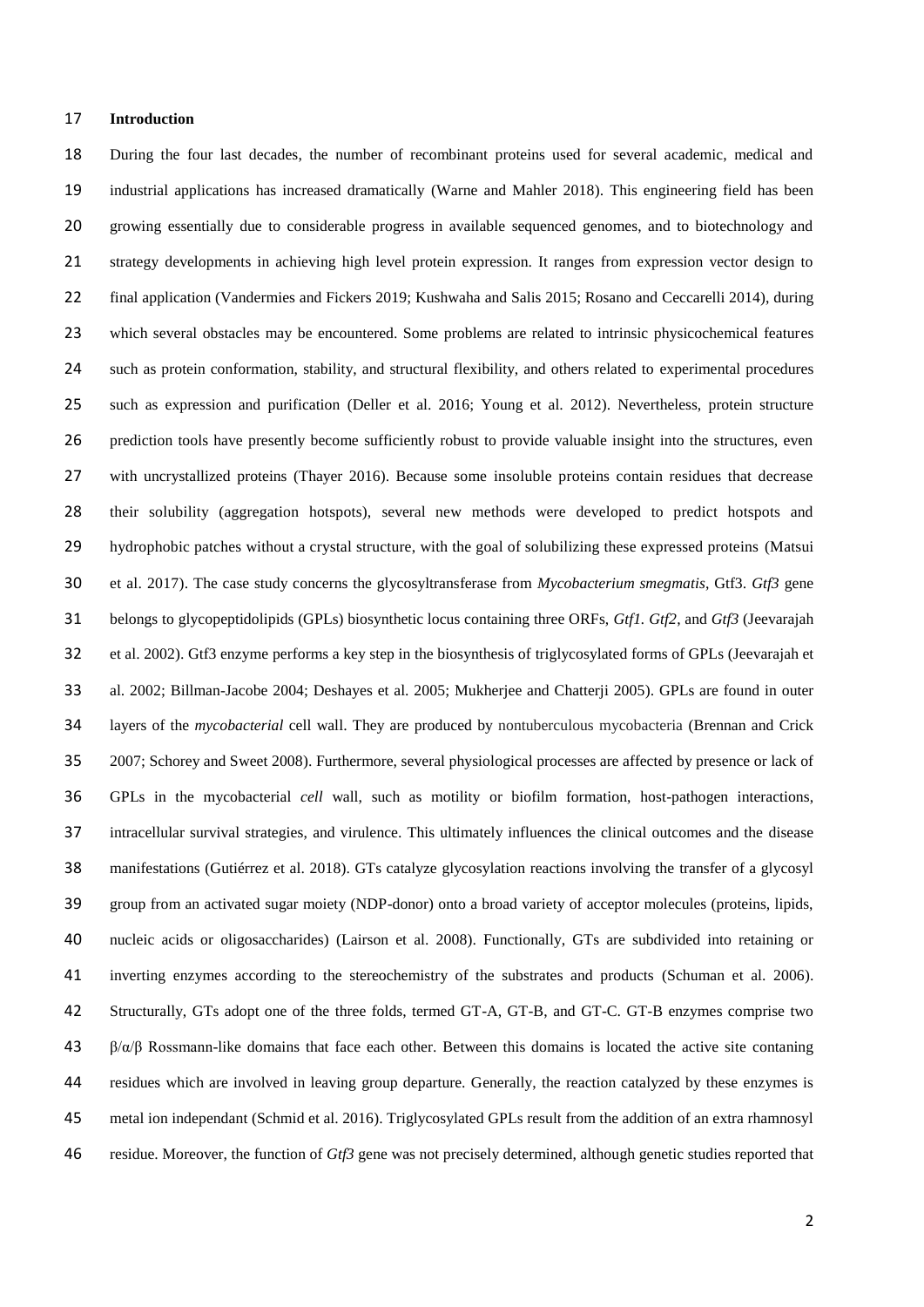- *gtf3* is involved in adding the 3,4-di-*O*-methyl-rhamnose to the terminal 3,4-di-*O*-methyl rhamnose and it was
- also involved in adding 3-*O*-Me-Rhamnose [\(Deshayes et al. 2005;](#page-15-2) [Miyamoto et al. 2006\)](#page-17-7). Gtf3 enzyme belongs
- to the CAZy *GT1* superfamily, sharing characteristics of the *GT-B* structural fold and *inverting* catalytic
- mechanism [\(Lairson et al. 2008\)](#page-16-4). Herein are presented a combined bioinformatics and biochemical methods to
- predict aggregation possibility and improve solubilization of expressed Gtf3.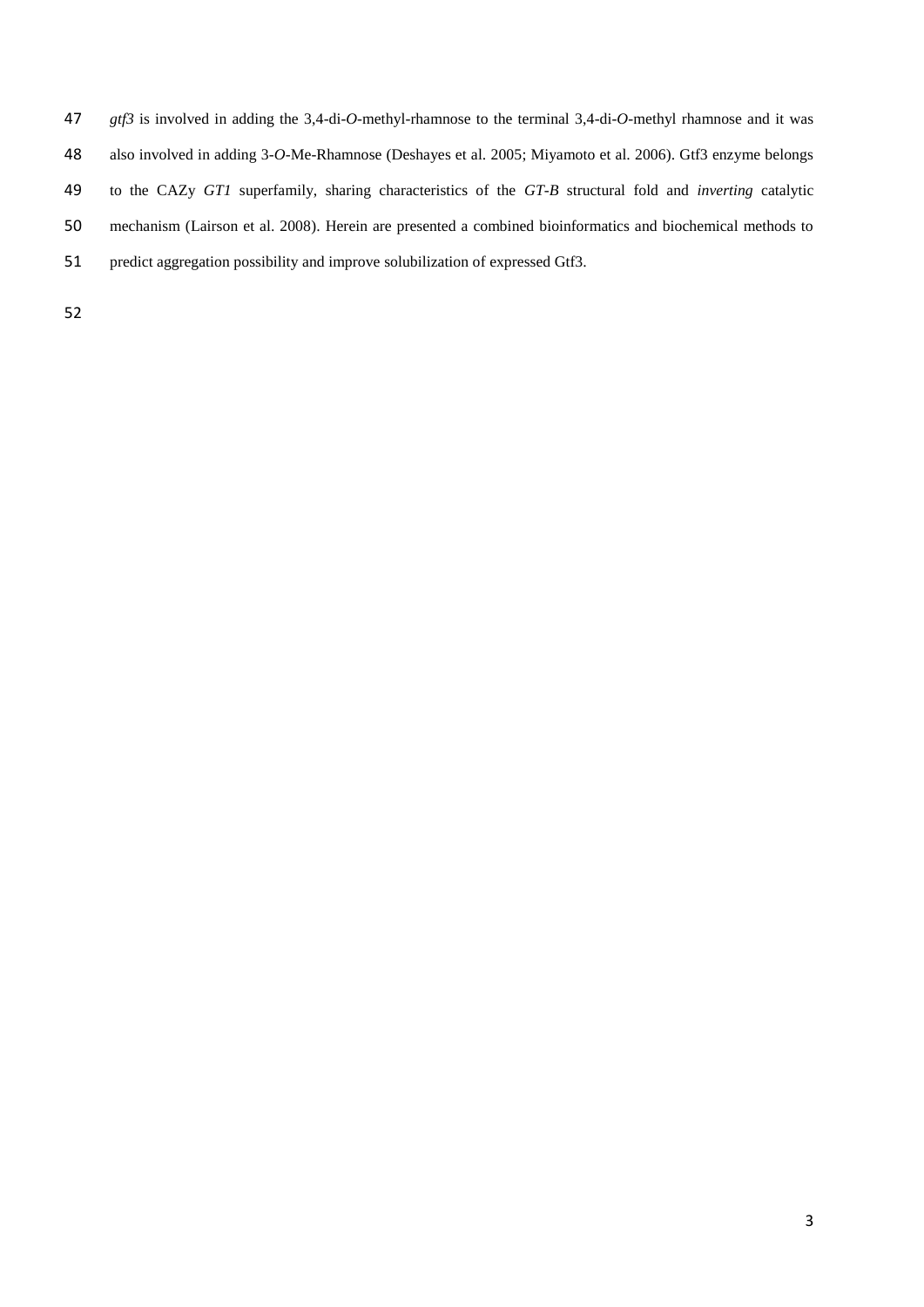- **Materials and methods**
- **Bioinformatics study**
- **Hydrophobic Cluster Analysis (HCA)**

Putative glycosyltransferase, Gtf3 from *Mycobacterium smegmatis* MC2 155 strain (gi|23345078) belongs to the

 glycosytransferase class (GTs; EC 2.4) and GT1 family according to Carbohydrate Active Enzyme (CAZy) Database classification [\(Lombard et al. 2014\)](#page-16-5). Enzymes classification is based on amino acid sequence similarities [\(www.cazy.org/\)](http://www.cazy.org/). Hydrophobic Clusters Analysis (HCA) was performed on Gtf3 using MeDor program [\(Lieutaud et al. 2008\)](#page-16-6).

**Prediction of secondary and tertiary structures**

 Secondary structures of Gtf3 were predicted with Phyre2 web server [\(www.sbg.bio.ic.ac.uk/phyre2/html/page.cgi?id=index\)](http://www.sbg.bio.ic.ac.uk/phyre2/html/page.cgi?id=index) which uses a protein remote homology detection methods to build three-dimensional models [\(Kelley et al. 2015\)](#page-16-7). The resulting model of Gtf3 was submitted to molecular visualization system, Pymol [\(Bramucci et al. 2012\)](#page-15-4) in order to predict the position of cysteine residues.

#### **Prediction of oligomeric state**

 Oligomeric state of Gtf3 was predicted using web servers ROBETTA (new.robetta.org) and SWISS-MODEL (swissmodel.expasy.org). These programs predict the homo-oligomer structure of protein of interest from an amino acid sequence [\(Kim et al. 2004;](#page-16-8) [DiMaio et al. 2011;](#page-15-5) [Biasini et al. 2014\)](#page-15-6).

#### **Multiple alignment**

 Characterized rhamnosyltransferase sequences from the CAZy GT1 superfamily 73 (http://www.cazy.org/GT1 characterized.html) related to Gtf3 protein sequence were retrieved from National Center for Biotechnology Information (NCBI) database using BLAST program. Multiple alignment of these amino acid sequences were generated using the CLUSTALW software with default parameters and visualized by Bioedit program.

**Biochemical study**

### **Expression of the recombinant protein**

The Gtf<sup>3</sup> gene was cloned into pDEST<sup>TM</sup>17 expression vector (Invitrogen) in frame with a sequence coding for 80 an N-terminal polyhistidine tag (His-tag). *E. coli* Rosetta<sup>TM</sup> (DE3) pLysS competent cells (Novagen) were 81 transformed by heat shock with 10 ng/µl of plasmid DNA carrying ampicillin and chloramphenicol resistance 82 genes in addition to *Gtf3*. Transformed bacteria were precultured overnight at 37<sup>o</sup>C with shaking (220 rpm) in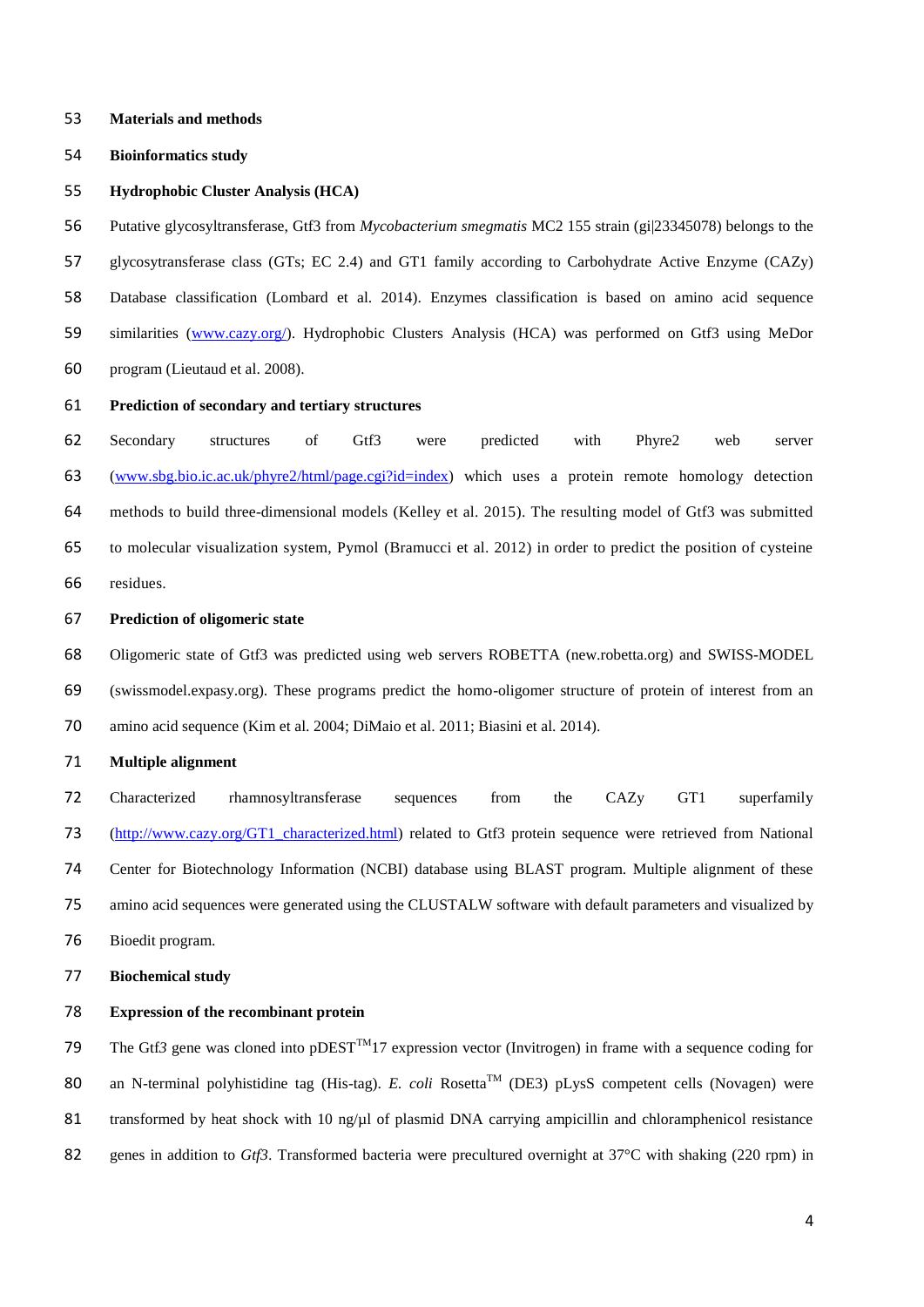83 300 ml of LB Broth Miller growth medium (Fisher Scientific) supplemented with antibiotics ampicillin (100 84 μg/ml) and chloramphenicol (34 μg/ml). 60 ml of the saturated culture were then transferred into 6 L of Super Broth medium, which contains per liter: 32 g tryptone, 20 g yeast extract, 5 g NaCl and 5 ml 1 N NaOH, and 86 cultured at 37°C with shaking (220 rpm) up to an optical density (OD 600 nm) of 0.8 prior to induction with 0.5 mM of isopropyl-β-D-thiogalactopyranoside (IPTG). After 4 hours of incubation at 30°C and shaking (220 rpm), 88 cells were harvested by centrifugation at 4000 rpm for 30 min at 4°C. Pellets were resuspended in 200 ml of lysis buffer (containing 50 mM Tris pH7.5, 10 mM imidazole, 150 mM NaCl, 5 mM β-mercaptoethanol, 0.25 mg/ml lysozyme, 0.1% Tween 20, and 20. 5% glycerol) and incubated in the presence of DNAse (10 μg/ml) for 30 min under gentle shaking at 4 °C and then sonicated on ice for 5 min. Cell debris were pelleted and discarded 92 after 30 min centrifugation at 14,000 rpm at 4 °C. Supernatants containing the soluble proteins were filtered 93 through 0.45 μM Durapore filters (Millipore) and kept on ice for further steps.

#### **Protein purification**

 The recombinant protein Gtf3 present in the supernatant was purified under native conditions using Akta Xpress fast protein liquid chromatography (Amersham, Biosciences). Firstly, filtered supernatant was loaded onto a His- Trap HP 5-ml column (GE Healthcare, Cat. No. 17-5248-02) which was equilibrated with Buffer A (50 mM Tris 98 pH 7.5, 10 mM imidazole, 150 mM NaCl, 5 mM β-mercaptoethanol) at a flow rate of 1 ml.min<sup>-1</sup> (Ren et al. [2013\)](#page-17-8). After protein binding, the column was washed with 10 column volumes (CVs) of Buffer A prior to elution with Buffer B (50 mM Tris pH 7.5, 500 mM imidazole, 150 mM NaCl, 5 mM β-mercaptoethanol). Peak fractions containing the His-tagged recombinant Gtf3 protein were selected based on the profile obtained by 102 SDS-PAGE, and were then pooled. The protein concentration was estimated at 280 nm using a NanoDrop<sup>TM</sup> 1000 spectrophotometer (Thermo Fisher Scientific). Pooled fractions of Gtf3 (46 kDa) were dialyzed against 104 buffer containing 50 mM Tris pH 7.5, 150 mM NaCl, and 5 mM DTT, overnight at 4 °C in appropriate dialysis cassette and then concentrated to a final volume of 6 ml using a centrifugal concentrator, Centricon of 30 kDa cut*-*off (Amicon). Recombinant Gtf3 was further purified by size exclusion chromatography (SEC). 6 ml of protein sample was loaded onto a HiLoad 26/60 Superdex 75 pg (GE Healthcare) column at a flow rate of 1.5 108 ml.min<sup>-1</sup>, which was equilibrated with a buffer containing 50 mM Tris pH 7.5, 150 mM NaCl, and 5 mM of reducing agent, DTT (dithiothreitol) [\(Ren et al. 2013\)](#page-17-8). Purified Gtf3 protein (46 kDa) was collected and 110 concentrated using Centricon of 30 kDa cut-off (Amicon), and its concentration determined using a NanoDrop<sup>TM</sup> 1000 spectrophotometer (Thermo Fisher Scientific) .The purity of Gtf3 protein was assessed by SDS-PAGE, and 112 the identity of each band was confirmed by mass spectrometry (MS).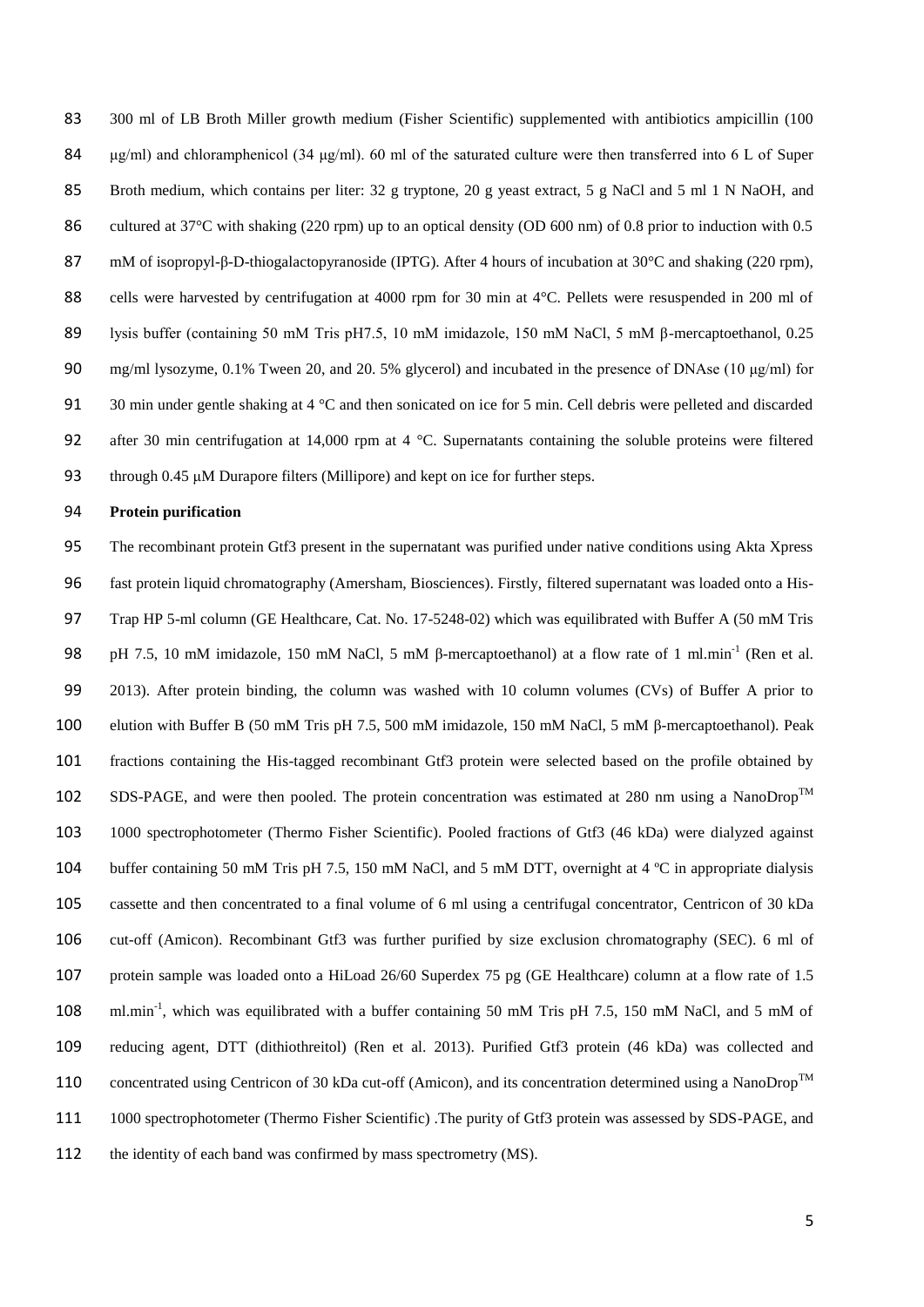#### **Solubilization of protein aggregates**

 A linear carbohydrate-based polymer of 5 kDa named NVoy (or NV10) was prepared in line with the manufacturer's instructions (Expedeon) [\(Guild et al. 2011\)](#page-16-9). Purified Gtf3 was mixed with 5-fold mass excess of NVoy (e.g., 1 mg/ml protein with 5 mg/ml polymer) and transferred into microdialysis cassette (Thermo Fisher Scientific). In order to determine the optimal condition for Gtf3 solubilization, several buffers at different pH and salt concentrations were screened for the dialysis step **(Table 1)**. Absorbance of each Gtf3-containing buffer was measured at 340 nm using a Varian Cary Scan 50 spectrophotometer to assess the degree of protein 120 solubilization.  $OD_{340}$  was used to measure light scattering and thus to estimate the precipitation.

#### **SDS-PAGE**

 Purified protein profile of Gtf3 was obtained according to the method of Laemmli [\(Laemmli 1970\)](#page-16-10). Fractions were loaded onto a 12% polyacrylamide gel. Gel electrophoresis was run at 300 V for 15 min with Mini- PROTEAN II (Bio-Rad). Gels were subsequently stained with Coomassie R250 (Thermo scientific) and the image was captured using a ImageQuant TL software (GE Healthcare) based on densometric parameters scan (GE Healthcare) [\(Ali et al. 2012\)](#page-15-7). Molecular weights of the protein bands were calculated based on the molecular weight marker (Bio-Rad).

#### **In-gel digestion and mass spectrometry analysis (MS)**

129 Protein gel bands of interest were excised and then digested overnight at 37°C by 12.5 μg/ml of trypsin 130 (Promega) in 50 mM ammonium bicarbonate (NH<sub>4</sub>HCO<sub>3</sub>) (Sigma). The peptides were extracted with 25 mM ammonium bicarbonate for 15 min, dehydrated with acetonitrile (ACN) (Sigma), incubated with 5% formic acid (Aldrich) with shaking for 15 min. Drying of samples was performed again with ACN was accomplished via 133 vacuum centrifugation [\(Ali et al. 2012\)](#page-15-7). The pellets were resuspended in formic acid / acetonitrile /  $H_2O$  (volume proportion, 35/50/15%). 1 µl of the peptides suspension was mixed 3 µl of 2, 5-dihydroxybenzoic acid (DHB) matrix and spotted onto the MALDI-TOF target. The air-dried samples were then analyzed on a MALDI-TOF MS (Bruker Daltonics) for identification.

#### **Multiangle Static Light Scattering (MALS) / refractometry characterization**

 The integrity and quaternary structure of purified Gtf3 with and without NVoy polymer were analyzed by the combination of UV spectrophotometry, multiangle static light scattering (MALS), and refractometry, coupled on-line with an analytical size exclusion chromatography (SEC) column. Analytical SEC was carried with an 141 HPLC-Alliance 2695 system (Waters) on a 15-ml KW-804 column (Shodex) at a flow rate of 0.5 ml.min<sup>-1</sup>, UV absorbance was detected using photodiode array detector (2996; Waters), MALS detection was performed using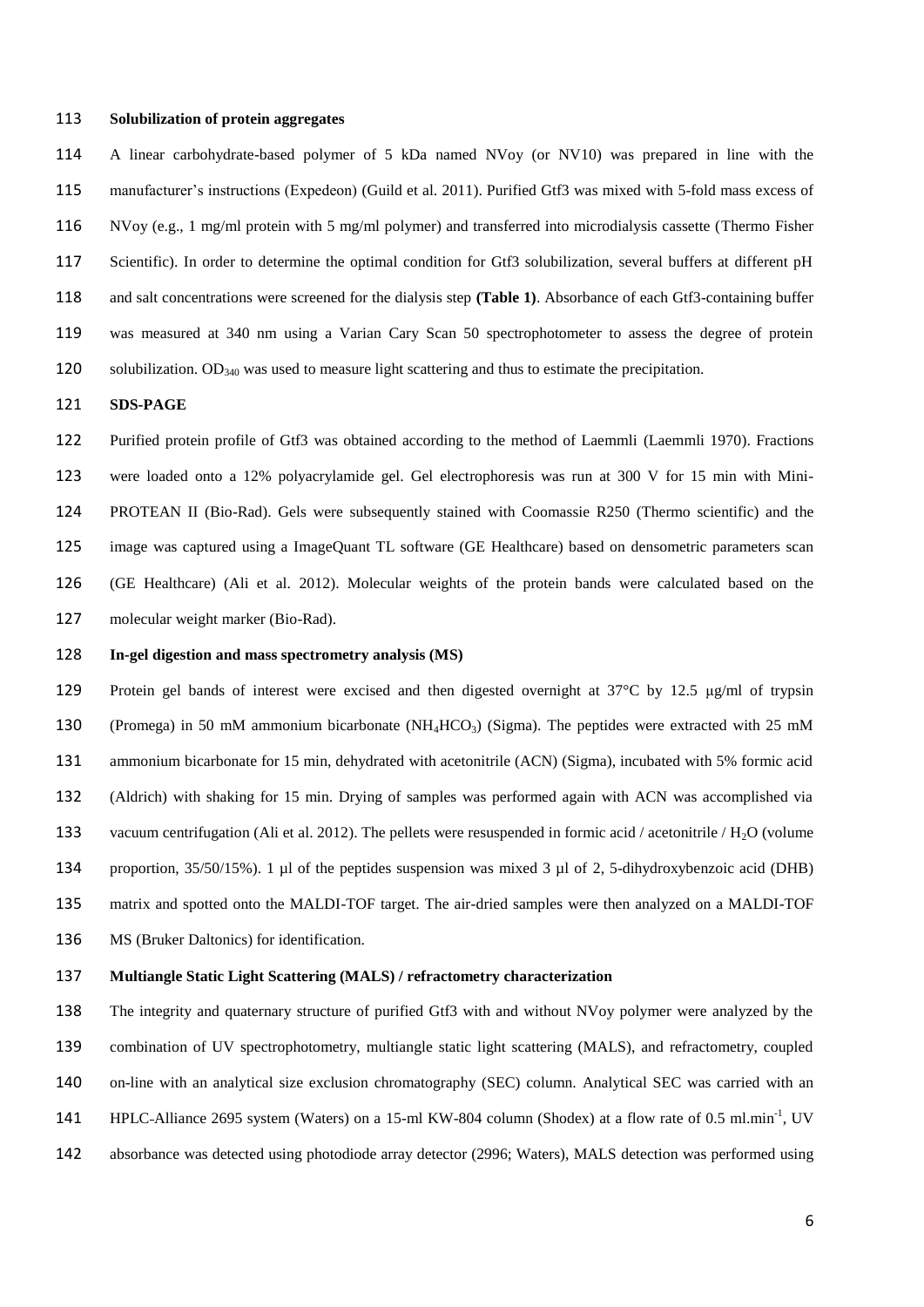a MiniDawn Treos (Wyatt Technology), and refractometry measurement was achieved with a differential refractometer (Optilab rEX; Wyatt Technology) [\(Veesler et al. 2009\)](#page-18-2). Indeed, Multiangle static light scattering (MALS) measures the absolute molecular weight of injected sample and is connected to a Quasi-Elastic Light scattering detector (QELS/DLS), Dynapro Wyatt, for the measurement of hydrodynamic radius (Rh). These two detectors are coupled to an HPLC (High Performance Liquid Chromatography) system that comprises two main types of detectors, a UV-visible detector that measures the light absorption by the sample at the exit of the column and a differential refractometer. Optilab rEX Wyatt measures the variation of the refractive index (RI) of the solution at the exit of the column, which allows determining of the protein sample concentration in a similar manner with the UV-visible detector. In order to compare the oligomerization status of the Gtf3 purified protein and Gtf3 with and without NVoy polymer, 30 μl of each sample at a concentration of 8.46 mg/ml and 3.81 mg/ml were injected onto the KW804 column (Shodex). Before both MALS and CD measurements, samples were filtered through 0.22 µm pore size Millex syringe filter (Millipore Corp) and used buffers were identical to gel filtration buffer (see above). The oligomery of Gtf3 was calculated using the software program provided by the manufacturer.

#### **Circular dichroism (CD)**

 The CD spectrum was recorded on a Jasco J-180 spectropolarimeter, deconvolved using CDNN *CD spectra* software. In addition, the percentages of β-strand, α-helix, turns, and random coils of Gtf3 protein were determined by the *CDNN CD spectra software*. CD spectra of purified (final concentration 0.2 mg/ml) and solubilized Gtf3 (in 300 µl of a buffer containing 20 mM HEPES pH 7.5, 150 mM NaCl, 5 mM β- mercaptoethanol) were achieved at 20°C in the wavelength range of 190-260 nm. Data processing was done with 163 the Dichroweb software [\(www.dichroweb.cryst.bbk.ac.uk/html/process.shtml\)](http://www.dichroweb.cryst.bbk.ac.uk/html/process.shtml) [\(Vincentelli et al. 2004\)](#page-18-3).

#### **Crystallogenesis**

 The purpose of the screening of crystallization conditions is to determine all the physical conditions (temperature, volume of the drop, reservoir, etc.) and chemical conditions (protein concentration, type and concentration of precipitating agent, pH, etc.), that will induce the formation of some crystalline nuclei, and then their growth. We carried out a screening by nanodroplet method using the 20°C vapour diffusion technique [\(Sulzenbacher et al. 2002\)](#page-17-9). For this purpose, we used GREINER 96-well crystallization plates (Greiner Bio-one), containing three drop *wells per* reservoir *well* at volumes of 100, 200, and 300 nl for each condition. Greiner plate reservoirs were filled with a TECAN robot and dispensing nanoliter droplets was performed by a Cartesian robot [\(Dolzan et al. 2004\)](#page-16-11). The Wizard Screen I (Emerald Bio-Structures), Stura and MDL commercial kits were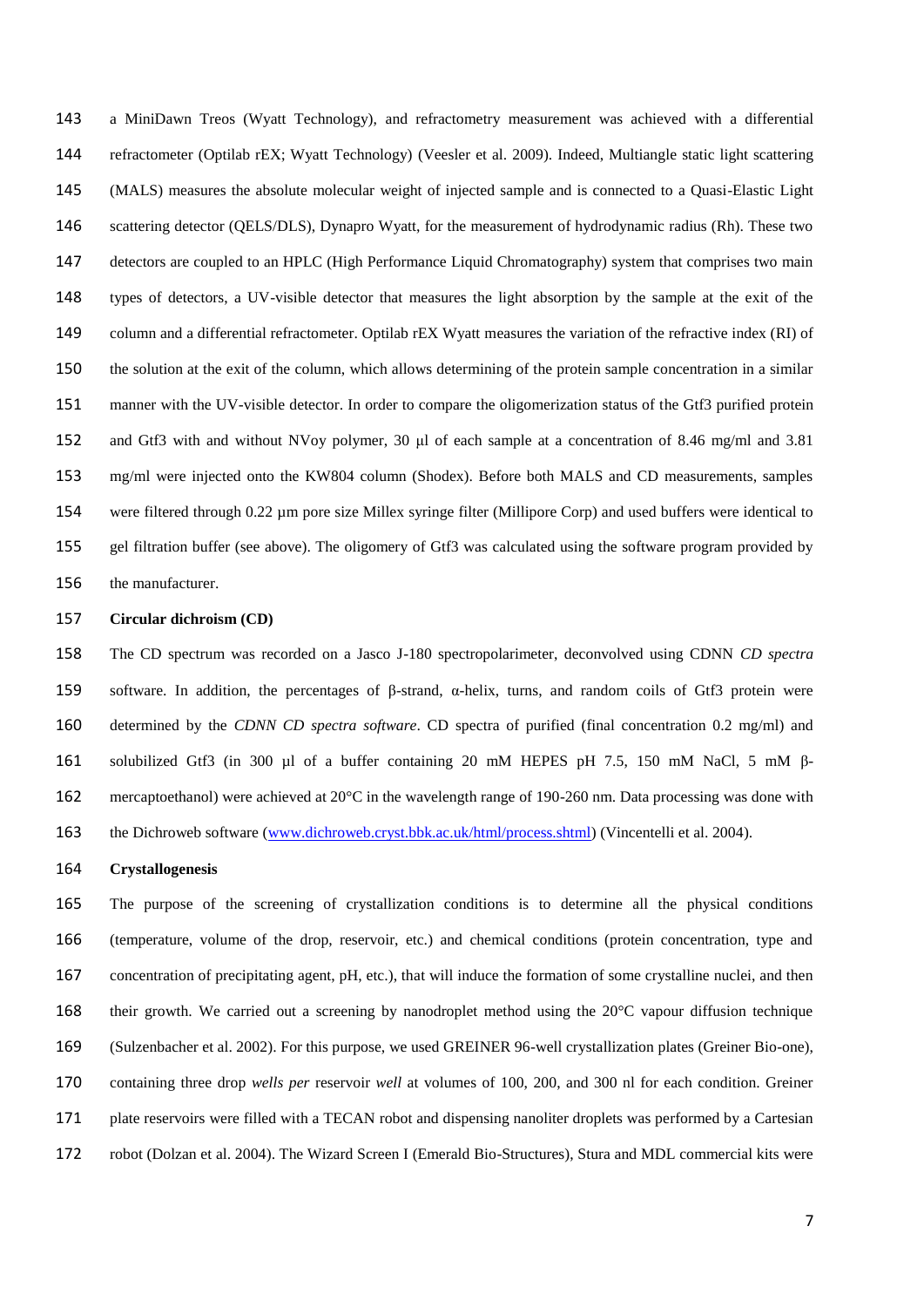- used for screening of Gtf3 crystallization conditions with NVoy polymer. This crystallogenesis method using
- nano-drop robotics was previously described by Sulzenbacher et *al.* [\(Sulzenbacher et al. 2002\)](#page-17-9).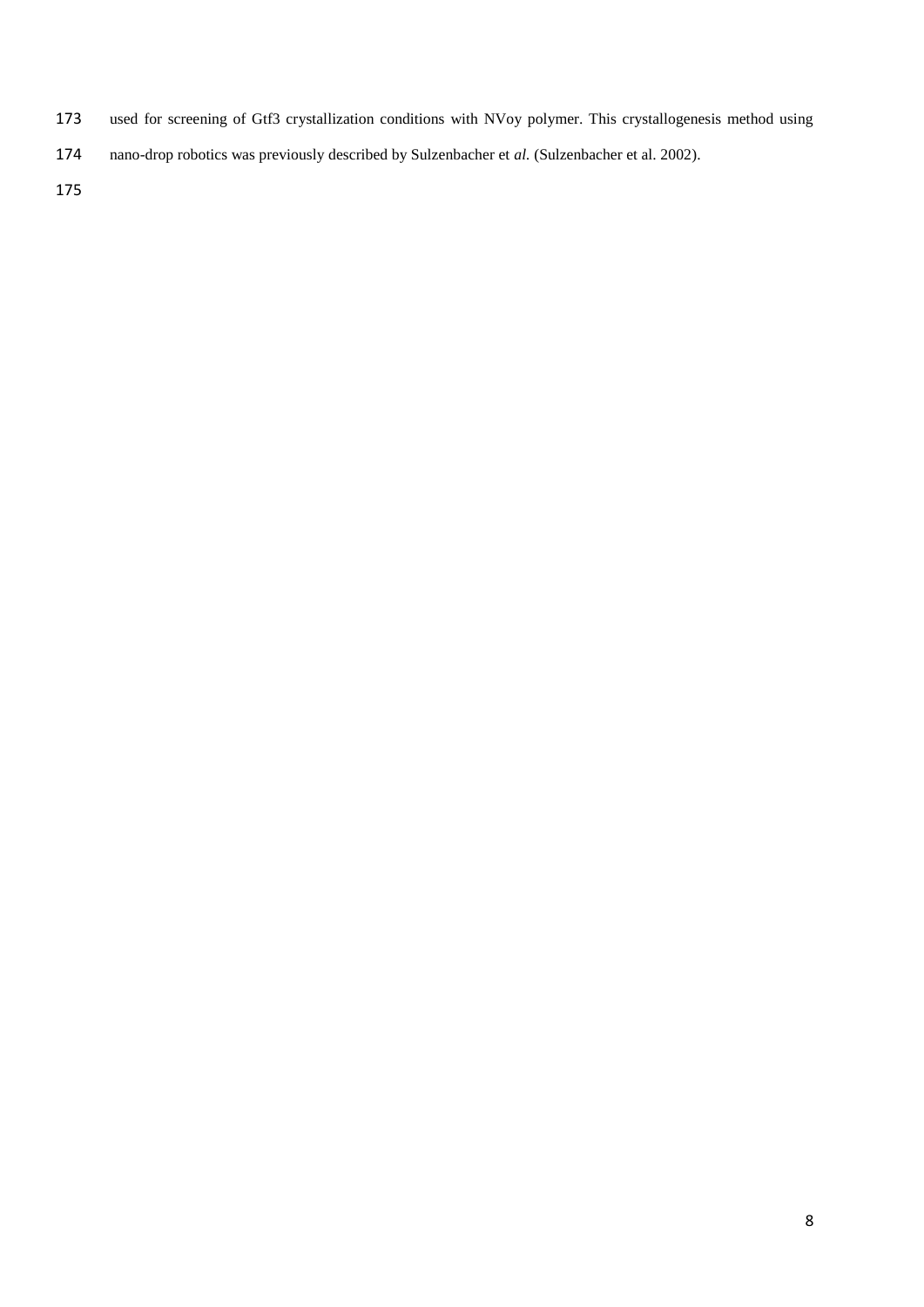#### **Results**

#### **Bioinformatics study**

#### **Hydrophobic Cluster Analysis (HCA)**

 Medor program is used mainly to identify, from the protein primary sequence, the two-dimensional folding signatures (secondary structures), and also to visualize structured, non-structured and/or poorly structured globular regions in the protein. In addition, it gives the analysis of hydrophobic clusters. Hydrophobic clusters of Gtf3 are distributed along the protein sequence **(Fig. 1)**. These hydrophobic clusters are derived from the formation of secondary structures, α-helix and β-sheets. Although hydrophobic amino acids (V, I, L, M, Y, W, F) belong mainly to regular secondary structures and participate to the densely packed cores of globular domains, some proteins have exposed hydrophobic patches, which are stabilized by interactions (i.e., either with 186 partner proteins or to form oligomers) (Bitard-[Feildel et al. 2018\)](#page-15-8). Among 422 amino acids of the full-length Gtf3 protein, 130 amino acids are hydrophobic (30%). Furthermore, based on known protein structures sharing sequence similarities with Gtf3, the prediction of secondary structures performed by the Phyre2 program showed that there are probably also hydrophobic patches on the surface of Gtf3 protein that can generate intermolecular interactions and form aggregates **(Fig. 2 A & B)**. Altogether, the high percentage of hydrophobic residues of the sequence and the significant hydrophobic patches on the surface of Gtf3 predict likely an aggregation propensity and a low solubilization of this protein when overexpressed.

#### **Prediction of secondary structures**

 The top ranking structural model of Gtf3 found by Phyre2 is Vancosaminyltransferase GtfD of *Amycolatopsis orientalis* (PDB code: 1rrv) with 100.0% of confidence and 22% of sequence identity. The result of this predicted model shows the presence of secondary structures mainly α-helix and β-sheets **(Fig. 2 A).** The primary sequence of Gtf3 protein contains 6 cysteines of which 4 are on the surface and exposed to the solvent according to Phyre2 prediction **(Fig. 2 C & D)**. The presence of exposed cysteine residues may lead to *intermolecular* disulfide bridges, requiring the usage of reducing agents, such as β-mercaptoethanol and DTT (dithiothreitol) throughout expression, purification, and biochemical characterization of Gtf3 to prevent its aggregation.

#### **Prediction of oligomeric state**

 Sequence analysis using ROBETTA and SWISS-MODEL web servers predicted Gtf3 to be a monomeric protein. The top ranking structural model found in this prediction was glycosyltransferase GtfA from *[Actinoplanes teichomyceticus](https://www.rcsb.org/pdb/search/smartSubquery.do?smartSearchSubtype=TreeEntityQuery&t=1&n=1867)* and *[Amycolatopsis orientalis](https://www.rcsb.org/pdb/search/smartSubquery.do?smartSearchSubtype=TreeEntityQuery&t=1&n=31958)* (PDB code: 3H4I) with 30.42% of sequence identity and 90% of sequence coverage.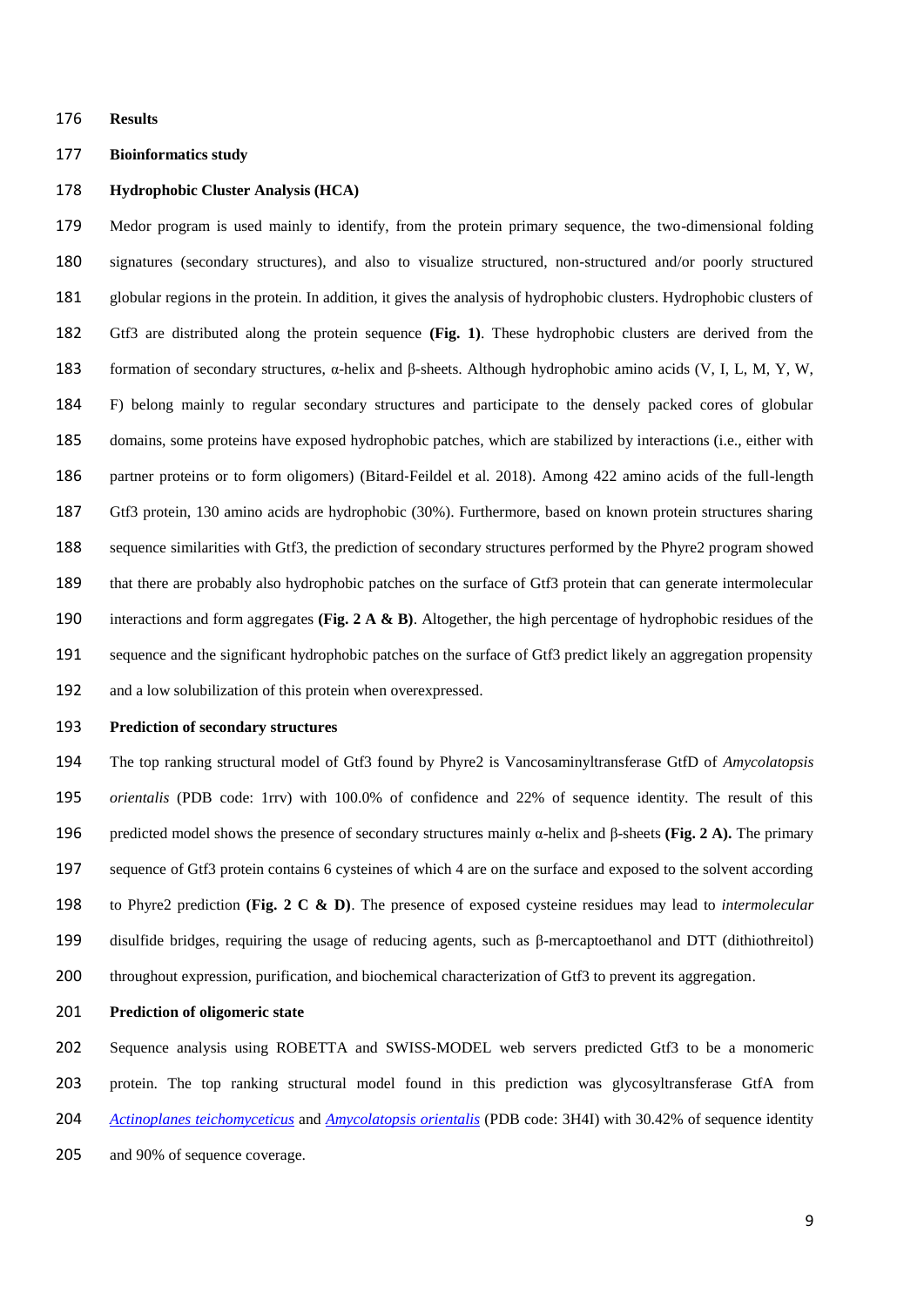#### **Multiple alignment**

 Multiple sequence alignment analysis has been achieved with Gtf3 homologs from GT1 superfamily (CAZy classification) which have been characterized to have a rhamonsyltransferases activity **(Fig. 3)**. This analysis revealed the existence of fairly conserved motif (HHxxAG) among GTs sequences and was superimposed on the 210 motif of the closest model to Gtf3 protein according to Phyre2 secondary structure prediction program which is HHxxAGT. In the structural model, this motif has been reported to be localized in a loop between the domains 212 and is involved in the interaction with the donor nucleotide-sugar, TDP-epi-vancosamine (GtfA) (Mulichak et al. [2003\)](#page-17-10). Therefore the conserved motif can interact with the nucleotide diphosphate of the donor substrate of Gtf3 to NDP-3,4-di-*O*-Me-Rhamnose and NDP-3-*O*-Me-Rhamnose. Furthermore, another motif G(T/S)RGD was highly conserved throughout the rhamonsyltransferases sequences and was suggested to be the potential catalytic base in GtfD enzyme [\(Chen et al. 2009\)](#page-15-9). Multiple sequence alignment revealed also that Asp 348 was the negatively charged residue which was highly conserved among these sequences of the same family. This residue could be involved in the inversion catalytic mechanism by a nucleophilic attack at the binding site to the acceptor substrate of the Gtf3 N-terminal domain. Absolutely conserved hydrophobic residues have been identified, Leu 24, Gly 337, Pro 339, Leu 341, and Gly 362, which could have a structural role in the active site of Gtf3 enzyme and/or in protein oligomerization.

#### **Protein expression and purification**

 As indicated in **Fig. 4**, the recombinant Gtf3 protein was overexpressed and detected in both insoluble and 224 soluble fractions. Then, it was purified by His-Trap HP 5-ml column affinity chromatography followed by size 225 exclusion chromatography (SEC). The SEC chromatogram showed 2 peaks, corresponding to proteins eluted at 226 113 ml, which is the void volume  $(V_0)$  and 170 ml, as shown by the elution profile **(Fig. 5)**. Fractions containing proteins were separated and analyzed by SDS-PAGE **(Fig. 6 A)**. We used ExPASy server to compute the 228 theoretical isoelectric point *(pI)* and molecular weight (MW) of recombinant Gtf3, which are 5.96 and 46.02 kDa, respectively. SDS-PAGE displayed abundant protein bands with apparent MW of 46 kDa, corresponding to the calculated mass of recombinant Gtf3. Abundant protein bands were excised from the gel and submitted to 231 mass spectrometry (MS) analysis, confirming that the detected protein corresponds to Gtf3. This result 232 demonstrates that both  $1<sup>st</sup>$  and  $2<sup>nd</sup>$  peaks of gel filtration (Fig. 5) contain Gtf3. The  $1<sup>st</sup>$  peak being eluted in the 233 void volume, means that Gtf3 in this peak is highly aggregated. The  $2^{nd}$  peak corresponds to a mass of 275 kDa as compared to gel filtration calibration **(Fig. 6 B and C)**, which is approximately equivalent to six fold the mass 235 of Gtf3 ( $6 \times 46$  kDa = 276 kDa). Therefore, Gtf3 is very likely a hexamer at the outlet of gel filtration with a low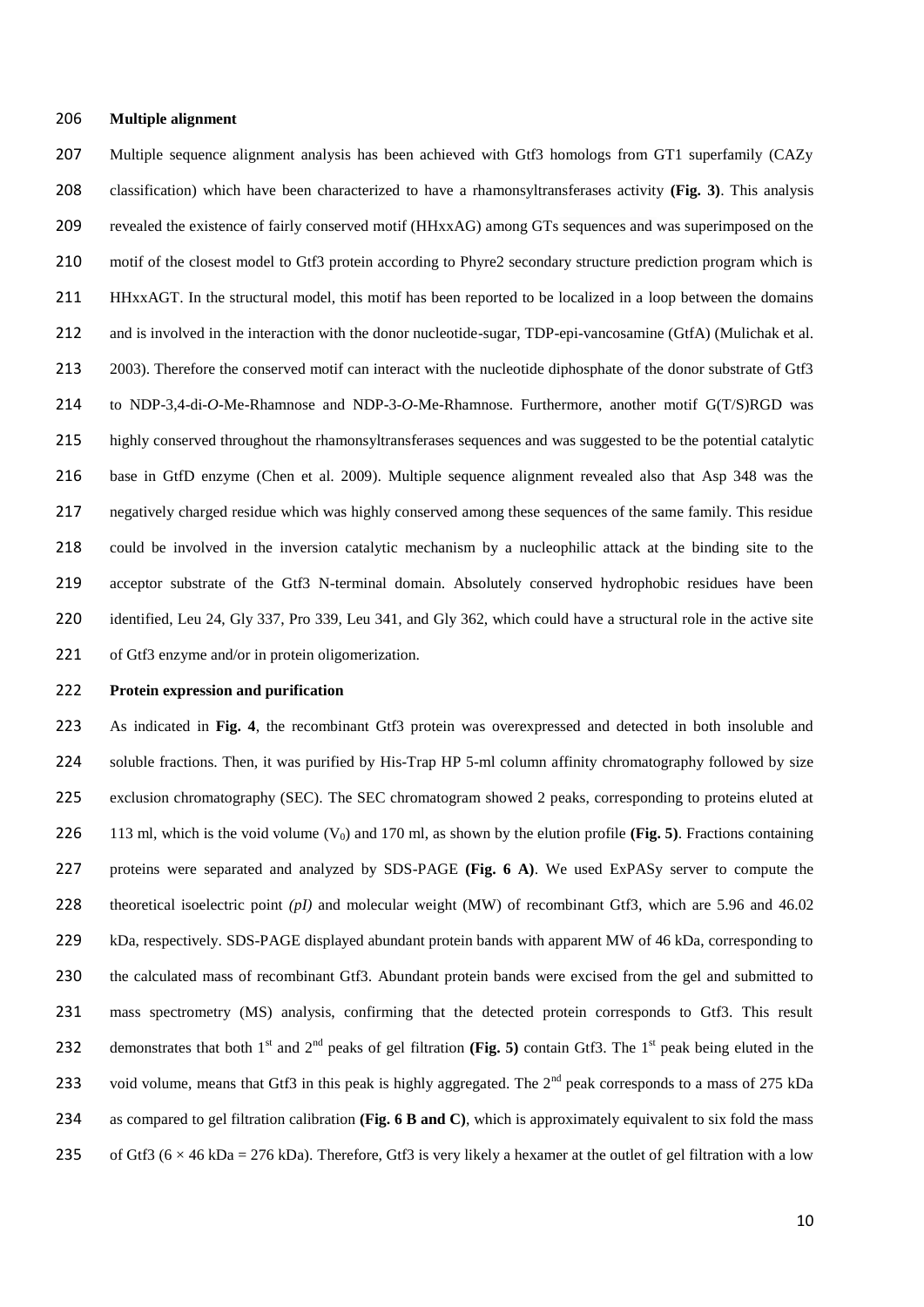proportion of aggregates. This result is consistent with Hydrophobic Cluster Analysis prediction. The quantity of 237 produced Gtf3 was estimated using a NanoDrop<sup>TM</sup> 1000 spectrophotometer (Thermo Fisher Scientific) and yielded 3.17 mg per liter of bacterial culture. Our results indicate that our expression system is functional, although it might need further optimization but it is not our focus in this study. Protein profiles were analyzed using ImageQuant™ TL software to determine the relative abundance of each band. The purity of Gtf3 in the different fractions was greater than 90%, and was considered sufficiently pure for downstream biochemical characterization **(Table 2)**.

#### **Secondary structure of Gtf3**

 We wanted to confirm bioinformatic prediction and quality of the purified Gtf3, so we performed circular dichroism spectroscopy (CD) analysis. The experimental spectrum is typical of a protein organized into β-sheets (largely negative ellipticity between 216 and 222 nm) and α-helixes (positive ellipticity between 180 and 200 nm) with a more or less noisy spectrum in this measurement range; these results are compared to the CD reference spectrum (**Fig. 7)**. This result seems to be in agreement with the predictions of secondary structures.

249 To determine the proportion of each type of secondary structure, the experimental spectrum was analyzed in its 250 elementary components and deconvoluted with the Dichroweb software. The CD results showed 49% of  $\alpha$ -helix, 25% of β-sheets, 8% of loops and 20% of disordered structures. This CD experimental result was also in agreement with the Phyre2 secondary structure prediction **(Fig. 1 and 2)**.

#### **Oligomerization status of Gtf3**

 Both *in silico* prediction and the SEC result showed a tendency of Gtf3 to aggregate, although the protein keeps its folding integrity. In order to prevent this aggregation we mixed purified Gtf3 with NVoy (with 5-fold mass excess than Gtf3). This latter is a long polymer of 5 kDa, which has been shown to bind surface hydrophobic regions of target proteins and prevent the aggregation without affecting their active site [\(Klammt et al. 2011\)](#page-16-12). In addition, we screened several buffers with different pH and salt concentrations, in the presence of NVoy, to optimize solubilization of Gtf3 prior to analysis **(Supplementary Material, Table S1 and S2)**. The selected and used buffer in expression, purification and biochemical characterization experiments of Gtf3 was (Tris pH 7.5 and 150 mM NaCl). SEC-MALS (Size Exclusion Chromatography coupled to MultiAngle static Light Scattering) analysis allowed us to measure the masses of the Gtf3 protein coupled to NVoy polymer **(Fig. 8)**. Gtf3 in absence of NVoy displayed the mass of 230 kDa, corresponding likely to pentameric protein. This result is different to that obtained by size exclusion chromatography (SEC) in which the aggregate of Gtf3 was a hexamer **(Fig. 5)**. This discrepancy is due to protein properties (e.g., geometry) and molecules in the buffer (e.g.,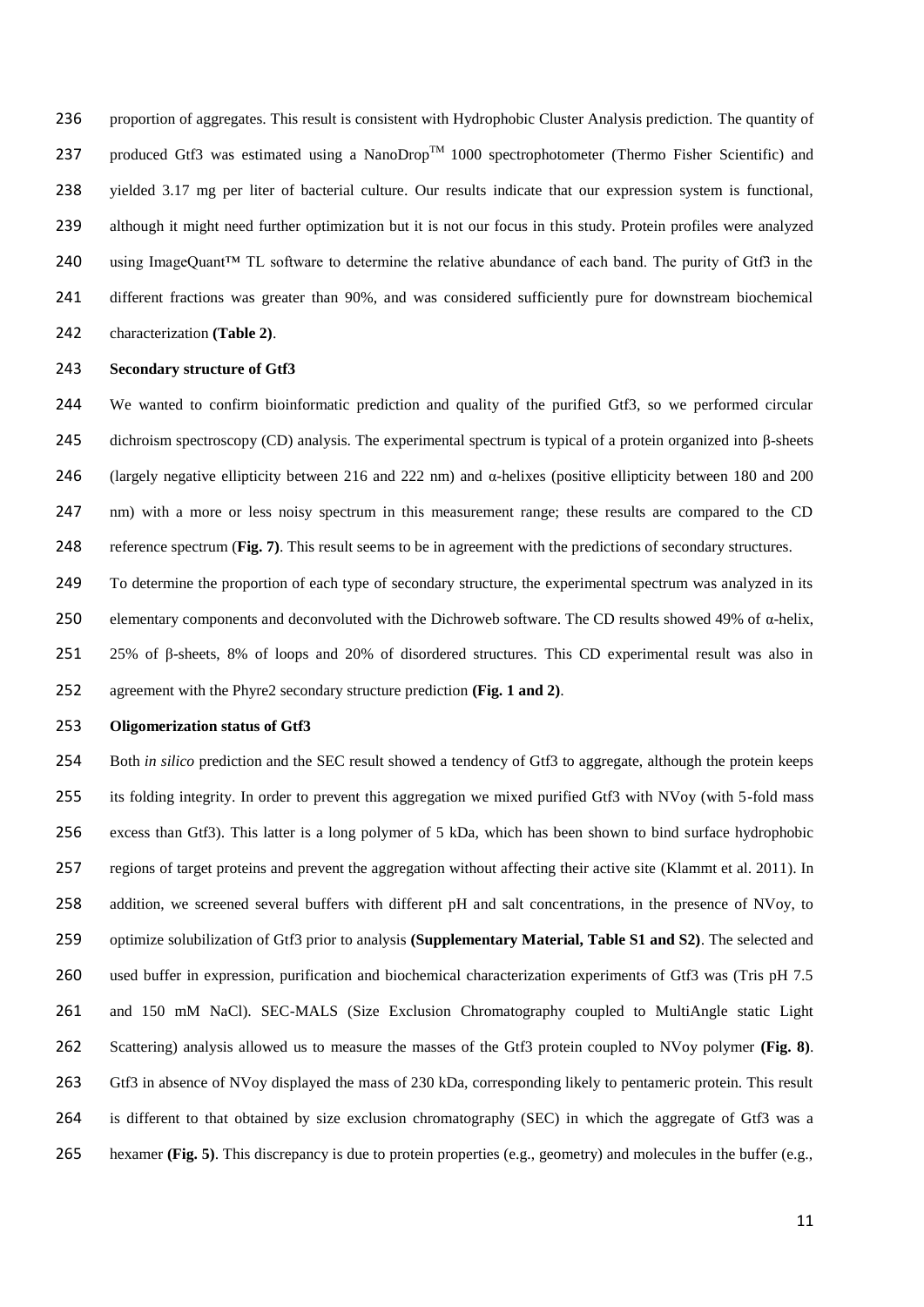salt concentration) may interfere with determining the real molecular weight. For instance, a fibrillar protein (elongated shape) and a globular protein of the same mass will not behave the same way through the column [\(Breton et al. 2006;](#page-15-10) [Burgess 2018\)](#page-15-11). However, in the presence of NVoy, Gtf3 had the molecular weight of 92.77 269 kDa. This molecular weight is unlikely a dimer  $(2 \times 46 \text{ kDa})$  because of the presence of NVoy. Thus, It is likely 270 a monomer with nine molecules of NVoy polymer (46+  $5 \times 9$  kDa). In addition, this result is in accordance with

271 the oligomeric state prediction.

## **Crystallogenesis**

 We performed the crystallization tests of Gtf3, purified in the presence of NVoy, at a concentration of 10.61 mg/ml. Gtf3 complexed with the NVoy polymer formed small and rod shaped crystals. They were obtained at a 275 concentration of 8.23 mg/ml in a solution of the wizard kit of 2.5 M NaCl, 0.1 M Tris pH7 and 0.2 MgCl<sub>2</sub> (**Fig. 9**). Our result indicates that, in addition to being highly beneficial in preventing aggregates, NVoy is not interfering with crystallogenesis steps. Moreover, obtaining crystals of Gtf3 in the presence of Nvoy confirms the MALS results indicating that NVoy polymer contributes to stabilizing Gtf3 protein in monomeric form which is monodisperse in crystallization buffer solution. In order to obtain larger crystals, we optimized crystallization conditions by varying pH values and concentration of the precipitating agent. However, we were 281 unable to have better results.

#### **Discussion**

 In the present study, Gtf3 from *Mycobacterium smegmatis* was expressed using *E. coli* expression system. Expressed recombinant Gtf3 protein was more abundant in the insoluble fraction than in the soluble fraction **(Fig. 4)**. In addition, Gtf3 protein has a great tendency to aggregate. Indeed, one of the contributing factors to protein aggregation is the interaction of the exposed hydrophobic patches. We therefore chose to investigate the use of the NVoy polymer on expression of Gtf3 in *E. coli*. Moreover, NVoy polymer was observed not to block the synthesis and to favor solubility of recombinant expressed proteins in the reaction mixture of wheat germ cell-free expression system [\(Guild et al. 2011\)](#page-16-9). This polymer was added to the purified Gtf3 because the protein of interest, tends to aggregate and form an oligomeric aggregate. This was predicted by hydrophobic cluster analysis (presence of hydrophobic patches). This tendency has also been shown by the biochemical characterization of the oligomerization state. The experimental characterization by SEC and MALS allowed to reveal that the expressed recombinant protein Gtf3 alone in *E. coli* was an oligomer and that NVoy polymer dissociated the oligomer into monomer. This was in agreement with the prediction of oligomeric state. 295 Nonetheless, further experiments are needed to determine the Gtf3/NVoy ratio. The result indicates that NVoy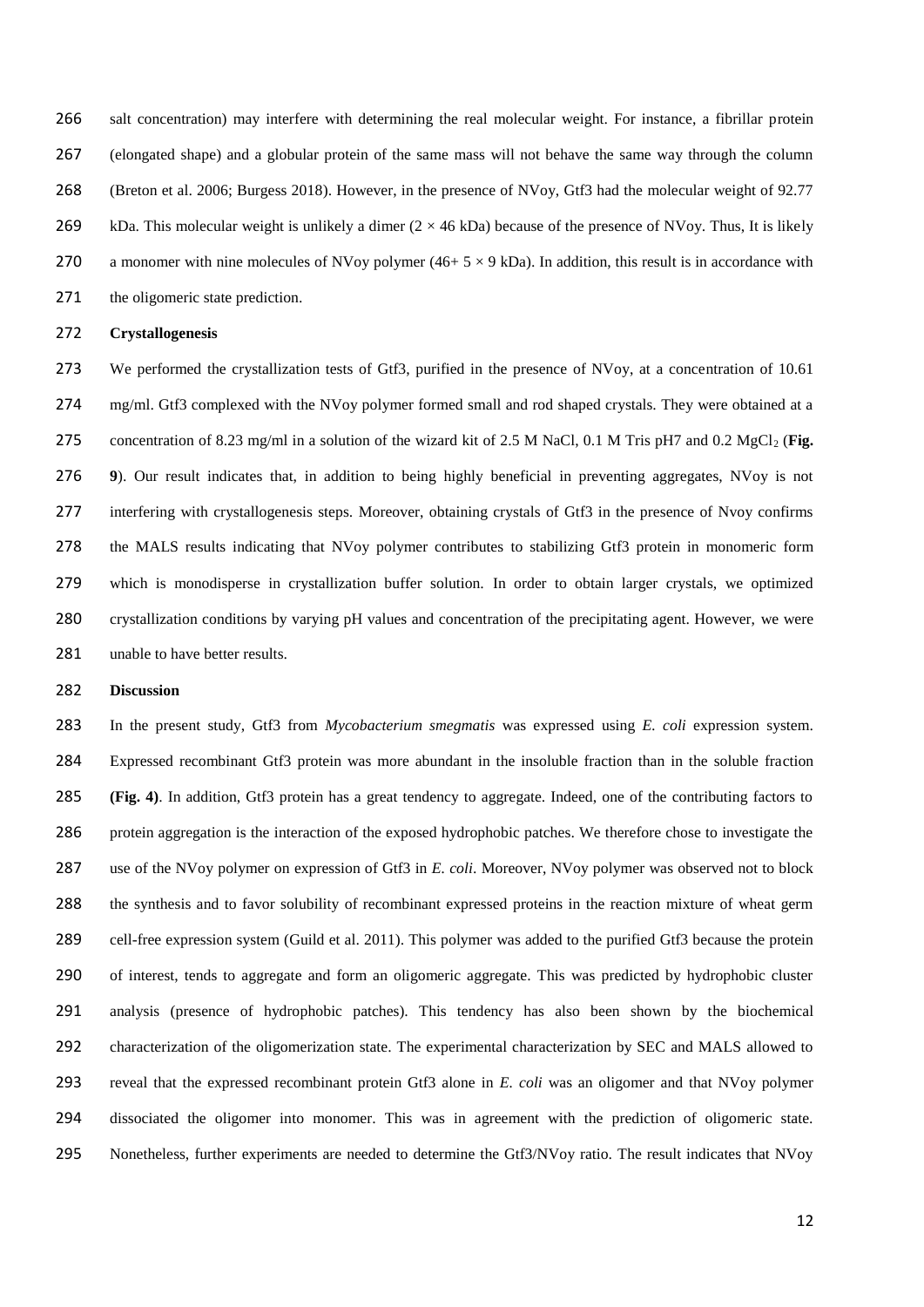helps to solubilize and stabilize Gtf3 in monomeric forms unlike the pentamer/hexamer form obtained in the absence of NVoy. Altogether, our result suggests that NVoy polymer interacts with surface exposed hydrophobic patches on the protein, thereby limiting nonspecific interactions which can cause the aggregation and dissociate 299 the aggregate of Gtf3 protein.

 Concerning GTs structures, difficulties with high-level expression, purification, and crystallization, as well as the ratio of loops vs secondary elements (which is high in GTs) hamper the resolution of crystal structure of these enzymes [\(Breton et al. 2006;](#page-15-10) [Schmid et al. 2016\)](#page-17-6). GTs have very high donor and acceptor substrate specificities and are in general limited to the establishment of one glycosidic linkage. In addition, interactions between the sugar-nucleotide donor and a few protein residues seem to determine the specificity of the glycosyltransferases for their donor substrate. It has been reported that most of the loops, which are involved in donor substrate binding, are highly flexible and induce conformational changes (open and closed active conformations) [\(Qasba](#page-17-11)  [et al. 2005\)](#page-17-11). This feature leads to a low electron density, thus limiting the detailed description of the catalytic domains [\(Schmid et al. 2016\)](#page-17-6). Nevertheless, crystal structure of Gtf3 protein from *Streptococcus parasanguinis*  has been reported [\(Zhu et al. 2011\)](#page-18-4). Besides, this recombinant Gtf3 protein from *S. parasanguinis* was expressed, purified, and crystallized in *E. coli* in a soluble fraction [\(Zhu et al. 2013\)](#page-18-5). The c*rystal structure of this native Gtf3* was *solved* in a *tetrameric* form sharing a structural similarities with GTs from GT4, GT5, and GT20 subfamilies [\(Zhu et al. 2011\)](#page-18-4). Additionally, Zhu *et al.* have identified the key residues and domains involved in UDP- or UDP-glucose substrate binding and in Gtf3 function and oligomerization, respectively [\(Zhu et al.](#page-18-4)  [2011\)](#page-18-4). Despite the low homology between Gtf3 from *M. smegmatis* belonging to GT1 family and Gtf3 from *S. parasanguinis* belonging to non-classified GT family (CAZy classification)*,* oligomerization status can be compared between these proteins using these biochemical quality control methods. Beside further structural studies, several important scientific questions remain unanswered in this case study and require future investigations concerning, i.e., a functional characterization to determine interaction of nucleotides (TDP, GDP, 319 UDP, and ADP) with Gtf3 as well as to study the interaction with bivalent ions such as  $MgCl_2$ , MnCl<sub>2</sub> by conducting fluorescence quenching experiments. These experiments will allow us to determine the dissociation 321 constants  $(K_D)$  for each potential ligand, and provide information on the enzymatic kinetics of Gtf3. The result of this study will allow designing the methylated nucleotide-rhamnose donor in order to carry out experiments in solution, allowing determination of which rhamnose is transferred to GPLs. Furthermore, it will contribute to determine the biological function of Gtf3, and provide a better understanding of the catalytic mechanism of this enzyme.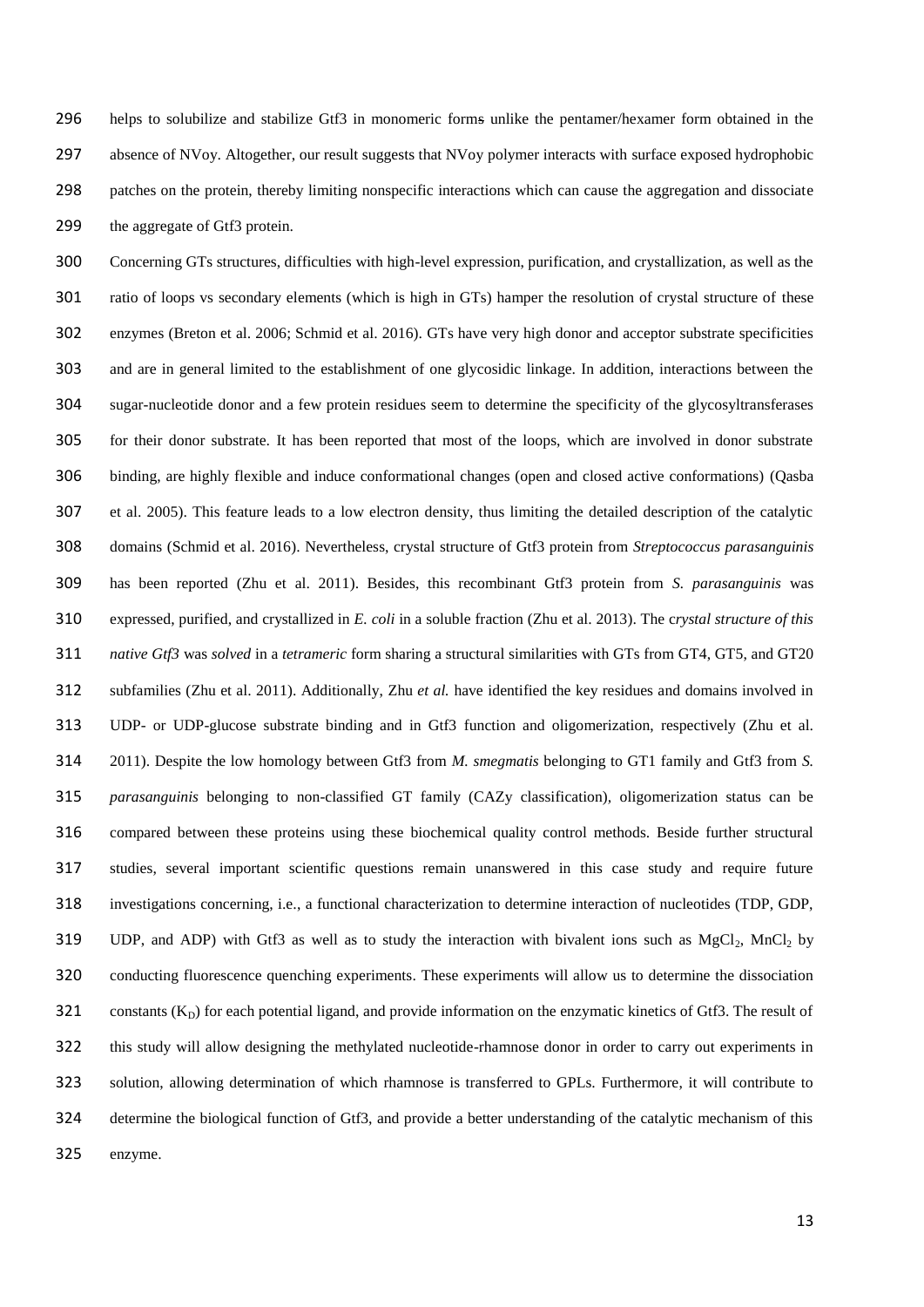This biochemical study includes size exclusion chromatography (SEC), circular dichroism (CD), MALS/UV/refractometry/SEC analysis, and crystallogenesis. Quality control procedures were carried out to, respectively; assess molecular weight, secondary structure, aggregation status, and homogeneity of Gtf3. In addition, these methods can be applied to any protein, which is a prerequisite in post-genomics era, dealing mainly with proteins having an unknown function. This will contribute to face the challenges related to different applications of proteins expressed in clinical, biotechnology, scientific research, and industry.

## **Acknowledgments**

We would like to thank Dr. Yves Bourne from AFMB laboratory facilities, Dr. Badreddine Douzi and Dr.

Renaud Vincentelli for support in protein expression and purification, Dr. Silvia Spinelli for crystallization

facilities as well as Stéphanie Blangy and Dr. David Veesler for support in MALS/UV/refracto- metry/SEC.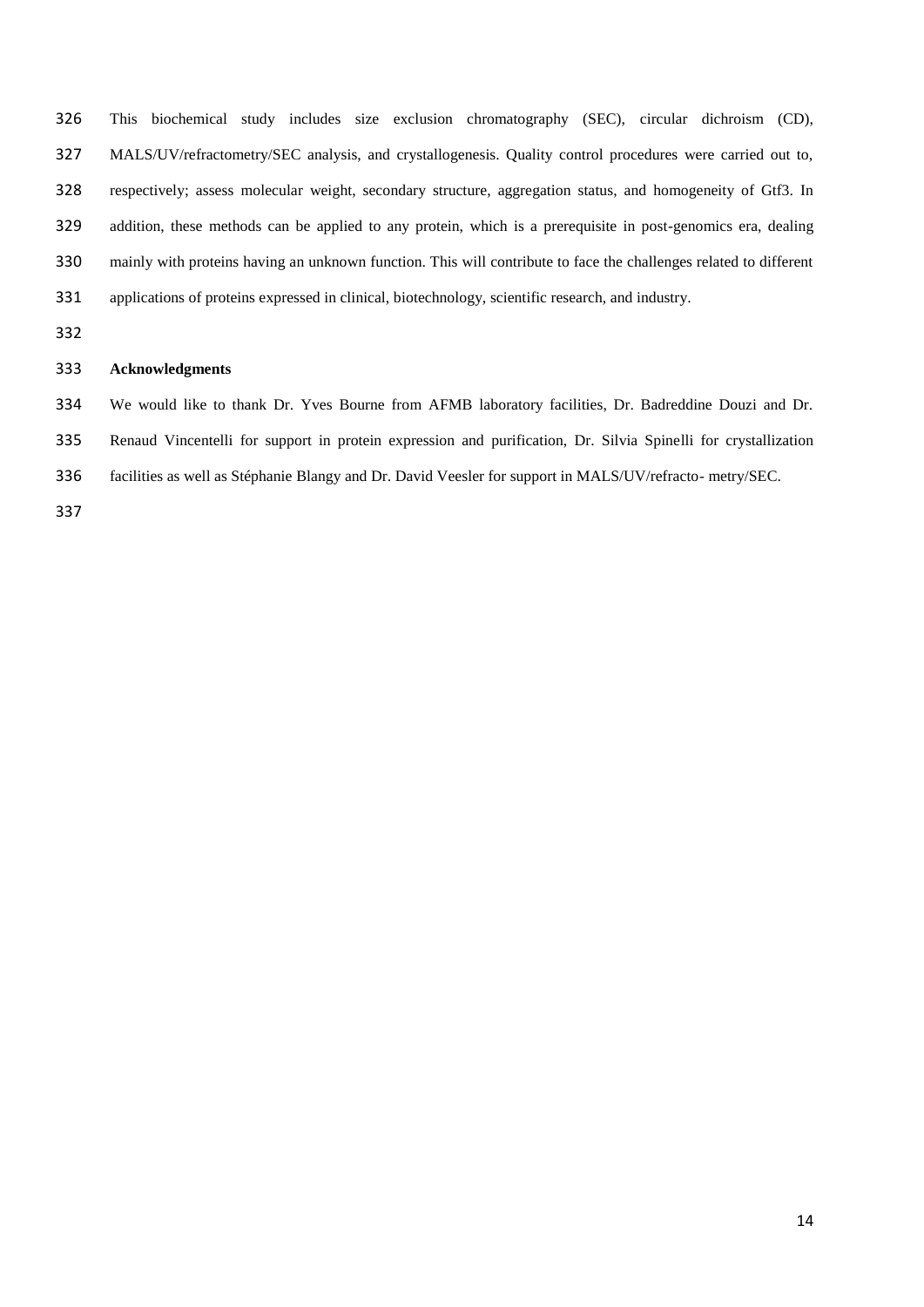<span id="page-15-11"></span><span id="page-15-10"></span><span id="page-15-9"></span><span id="page-15-8"></span><span id="page-15-7"></span><span id="page-15-6"></span><span id="page-15-5"></span><span id="page-15-4"></span><span id="page-15-3"></span><span id="page-15-2"></span><span id="page-15-1"></span><span id="page-15-0"></span> **References** Ali ZM, Bakli M, Fontaine A, Bakkali N, Hai VV, Audebert S, Boublik Y, Pagès F, Remoué F, Rogier C (2012) Assessment of *Anopheles* salivary antigens as individual exposure biomarkers to species-specific malaria vector bites. Malaria journal 11 (1):439 Biasini M, Bienert S, Waterhouse A, Arnold K, Studer G, Schmidt T, Kiefer F, Cassarino TG, Bertoni M, Bordoli L (2014) SWISS-MODEL: modelling protein tertiary and quaternary structure using evolutionary information. Nucleic acids research 42 (W1):W252-W258 Billman-Jacobe H (2004) Glycopeptidolipid synthesis in mycobacteria. Current Science:111-114 Bitard‐Feildel T, Lamiable A, Mornon JP, Callebaut I (2018) Order in disorder as observed by the "hydrophobic cluster analysis" of protein sequences. Proteomics 18 (21-22):1800054 Bramucci E, Paiardini A, Bossa F, Pascarella S (2012) PyMod: sequence similarity searches, multiple sequence- structure alignments, and homology modeling within PyMOL. BMC bioinformatics 13 (4):S2 Brennan PJ, Crick DC (2007) The cell-wall core of *Mycobacterium tuberculosis* in the context of drug discovery. Current topics in medicinal chemistry 7 (5):475-488 Breton C, Šnajdrová L, Jeanneau C, Koča J, Imberty A (2006) Structures and mechanisms of glycosyltransferases. Glycobiology 16 (2):29R-37R Burgess RR (2018) A brief practical review of size exclusion chromatography: Rules of thumb, limitations, and troubleshooting. Protein expression and purification 150:81-85 Chen Y-L, Chen Y-H, Lin Y-C, Tsai K-C, Chiu H-T (2009) Functional characterization and substrate specificity of spinosyn rhamnosyltransferase by in vitro reconstitution of spinosyn biosynthetic enzymes. Journal of Biological Chemistry 284 (11):7352-7363 Deller MC, Kong L, Rupp B (2016) Protein stability: a crystallographer's perspective. Acta Crystallographica Section F: Structural Biology Communications 72 (2):72-95 Deshayes C, Laval F, Montrozier H, Daffe M, Etienne G, Reyrat JM (2005) A glycosyltransferase involved in biosynthesis of triglycosylated glycopeptidolipids in *Mycobacterium smegmatis*: impact on surface properties. J Bacteriol 187 (21):7283-7291. doi:10.1128/JB.187.21.7283-7291.2005 DiMaio F, Leaver-Fay A, Bradley P, Baker D, André I (2011) Modeling symmetric macromolecular structures in Rosetta3. PloS one 6 (6)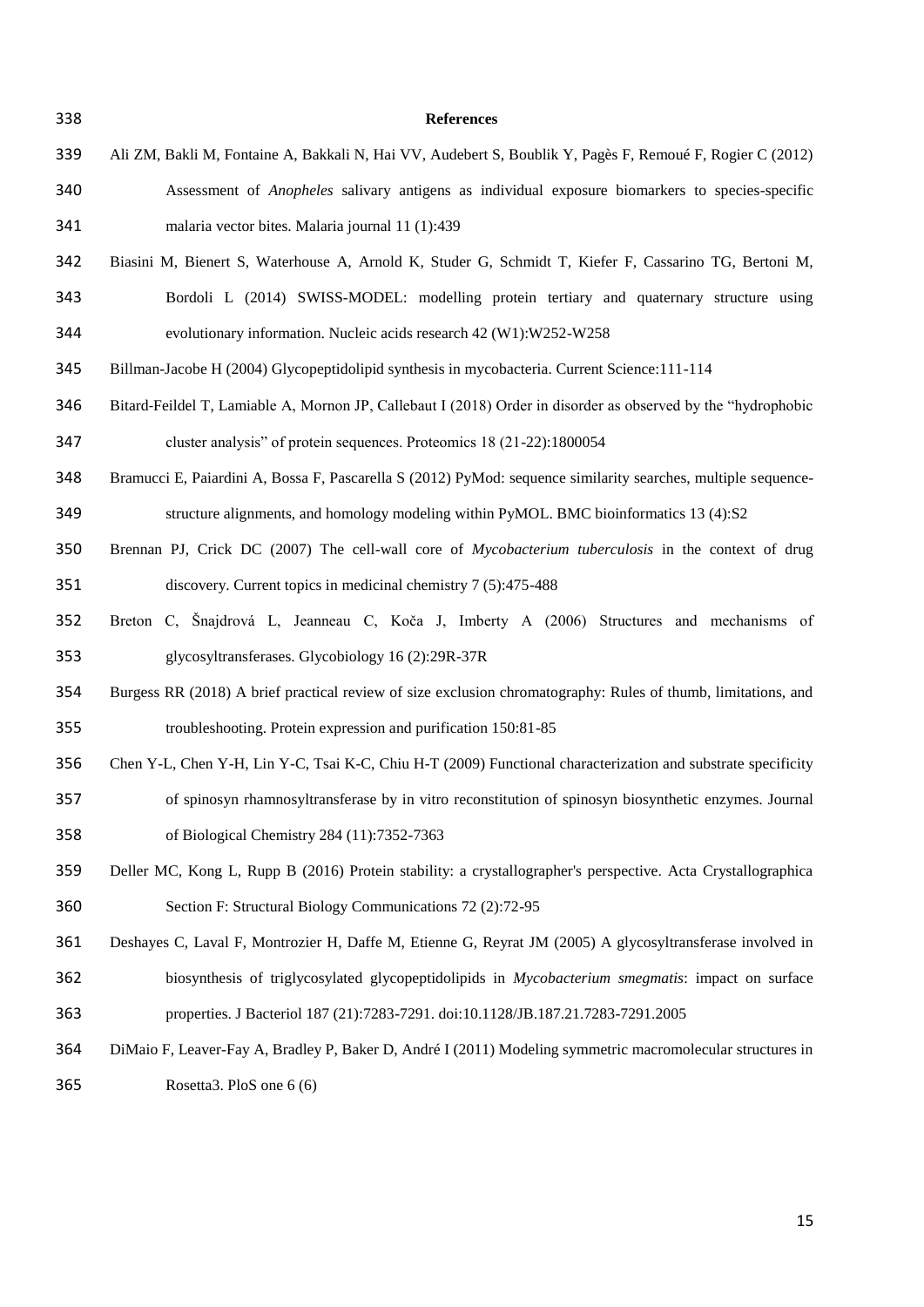- <span id="page-16-11"></span>Dolzan M, Johansson K, Roig-Zamboni V, Campanacci V, Tegoni M, Schneider G, Cambillau C (2004) Crystal
- structure and reactivity of YbdL from *Escherichia coli* identify a methionine aminotransferase function. FEBS letters 571 (1-3):141-146
- <span id="page-16-9"></span> Guild K, Zhang Y, Stacy R, Mundt E, Benbow S, Green A, Myler PJ (2011) Wheat germ cell-free expression system as a pathway to improve protein yield and solubility for the SSGCID pipeline. Acta Crystallographica Section F: Structural Biology and Crystallization Communications 67 (9):1027-1031
- <span id="page-16-3"></span> Gutiérrez AV, Viljoen A, Ghigo E, Herrmann J-L, Kremer L (2018) Glycopeptidolipids, a double-edged sword of the *Mycobacterium abscessus* complex. Frontiers in microbiology 9
- <span id="page-16-2"></span> Jeevarajah D, Patterson JH, McConville MJ, Billman-Jacobe H (2002) Modification of glycopeptidolipids by an O-methyltransferase of *Mycobacterium smegmatis*. Microbiology 148 (10):3079-3087. doi:doi:10.1099/00221287-148-10-3079
- <span id="page-16-7"></span> Kelley LA, Mezulis S, Yates CM, Wass MN, Sternberg MJE (2015) The Phyre2 web portal for protein modelling, prediction and analysis. Nature protocols 10 (6):845-858. doi:10.1038/nprot.2015.053
- <span id="page-16-8"></span> Kim DE, Chivian D, Baker D (2004) Protein structure prediction and analysis using the Robetta server. Nucleic acids research 32 (suppl\_2):W526-W531
- <span id="page-16-12"></span> Klammt C, Perrin MH, Maslennikov I, Renault L, Krupa M, Kwiatkowski W, Stahlberg H, Vale W, Choe S (2011) Polymer-based cell-free expression of ligand-binding family B G-protein coupled receptors without detergents. Protein Sci 20 (6):1030-1041. doi:10.1002/pro.636
- <span id="page-16-0"></span> Kushwaha M, Salis HM (2015) A portable expression resource for engineering cross-species genetic circuits and pathways. Nature communications 6:7832
- <span id="page-16-10"></span> Laemmli UK (1970) Cleavage of structural proteins during the assembly of the head of bacteriophage T4. nature 227 (5259):680-685
- <span id="page-16-4"></span> Lairson L, Henrissat B, Davies G, Withers S (2008) Glycosyltransferases: structures, functions, and mechanisms. Annual review of biochemistry 77
- <span id="page-16-6"></span> Lieutaud P, Canard B, Longhi S (2008) MeDor: a metaserver for predicting protein disorder. BMC genomics 9 (2):S25
- <span id="page-16-5"></span> Lombard V, Golaconda Ramulu H, Drula E, Coutinho PM, Henrissat B (2014) The carbohydrate-active enzymes database (CAZy) in 2013. Nucleic acids research 42 (D1):D490-D495
- <span id="page-16-1"></span> Matsui D, Nakano S, Dadashipour M, Asano Y (2017) Rational identification of aggregation hotspots based on secondary structure and amino acid hydrophobicity. Scientific reports 7 (1):9558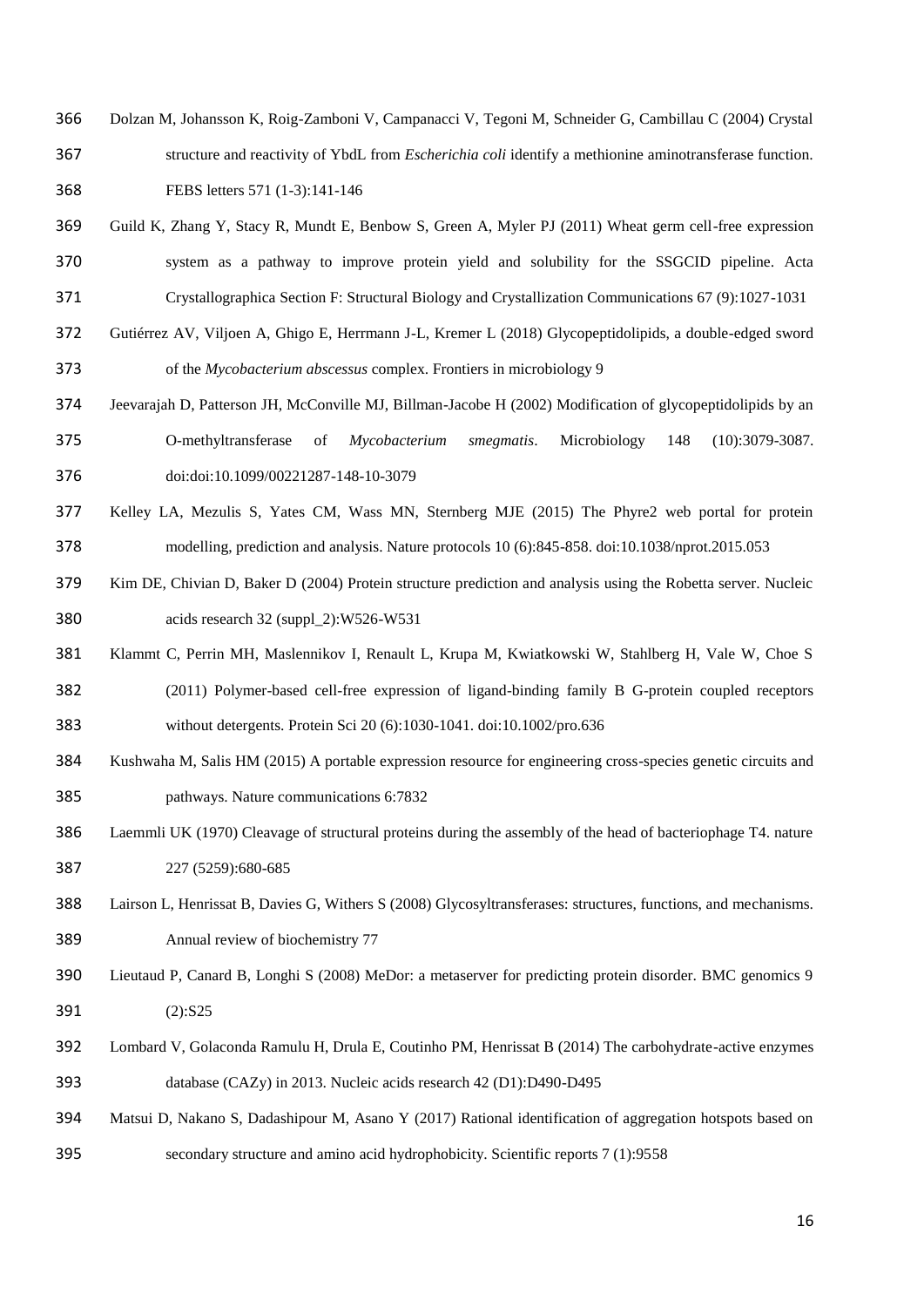- <span id="page-17-7"></span> Miyamoto Y, Mukai T, Nakata N, Maeda Y, Kai M, Naka T, Yano I, Makino M (2006) Identification and characterization of the genes involved in glycosylation pathways of mycobacterial glycopeptidolipid biosynthesis. J Bacteriol 188 (1):86-95. doi:10.1128/JB.188.1.86-95.2006
- <span id="page-17-3"></span> Mukherjee R, Chatterji D (2005) Evaluation of the role of sigma B in *Mycobacterium smegmatis*. Biochemical and biophysical research communications 338 (2):964-972
- <span id="page-17-10"></span> Mulichak AM, Losey HC, Lu W, Wawrzak Z, Walsh CT, Garavito RM (2003) Structure of the TDP-epi- vancosaminyltransferase GtfA from the chloroeremomycin biosynthetic pathway. Proceedings of the National Academy of Sciences 100 (16):9238-9243
- <span id="page-17-11"></span> Qasba PK, Ramakrishnan B, Boeggeman E (2005) Substrate-induced conformational changes in glycosyltransferases. Trends in biochemical sciences 30 (1):53-62
- <span id="page-17-8"></span> Ren B, Pham TM, Surjadi R, Robinson CP, Le T, Chandry P, Peat TS, McKinstry WJ (2013) Expression, purification, crystallization and preliminary X-ray diffraction analysis of a lactococcal bacteriophage small terminase subunit. Acta Crystallographica Section F: Structural Biology and Crystallization Communications 69 (3):275-279
- <span id="page-17-1"></span> Rosano GL, Ceccarelli EA (2014) Recombinant protein expression in *Escherichia coli*: advances and challenges. Frontiers in microbiology 5:172
- <span id="page-17-6"></span> Schmid J, Heider D, Wendel NJ, Sperl N, Sieber V (2016) Bacterial glycosyltransferases: challenges and opportunities of a highly diverse enzyme class toward tailoring natural products. Frontiers in microbiology 7:182
- <span id="page-17-4"></span> Schorey JS, Sweet L (2008) The mycobacterial glycopeptidolipids: structure, function, and their role in pathogenesis. Glycobiology 18 (11):832-841
- <span id="page-17-5"></span> Schuman B, Alfaro JA, Evans SV (2006) Glycosyltransferase structure and function. In: Bioactive Conformation I. Springer, pp 217-257
- <span id="page-17-9"></span>Sulzenbacher G, Gruez A, Roig-Zamboni V, Spinelli S, Valencia C, Pagot F, Vincentelli R, Bignon C, Salomoni
- A, Grisel S (2002) A medium-throughput crystallization approach. Acta Crystallographica Section D: Biological Crystallography 58 (12):2109-2115
- <span id="page-17-2"></span> Thayer KM (2016) Structure prediction and analysis of neuraminidase sequence variants. Biochemistry and Molecular Biology Education 44 (4):361-376
- <span id="page-17-0"></span> Vandermies M, Fickers P (2019) Bioreactor-Scale Strategies for the Production of Recombinant Protein in the Yeast *Yarrowia lipolytica*. Microorganisms 7 (2):40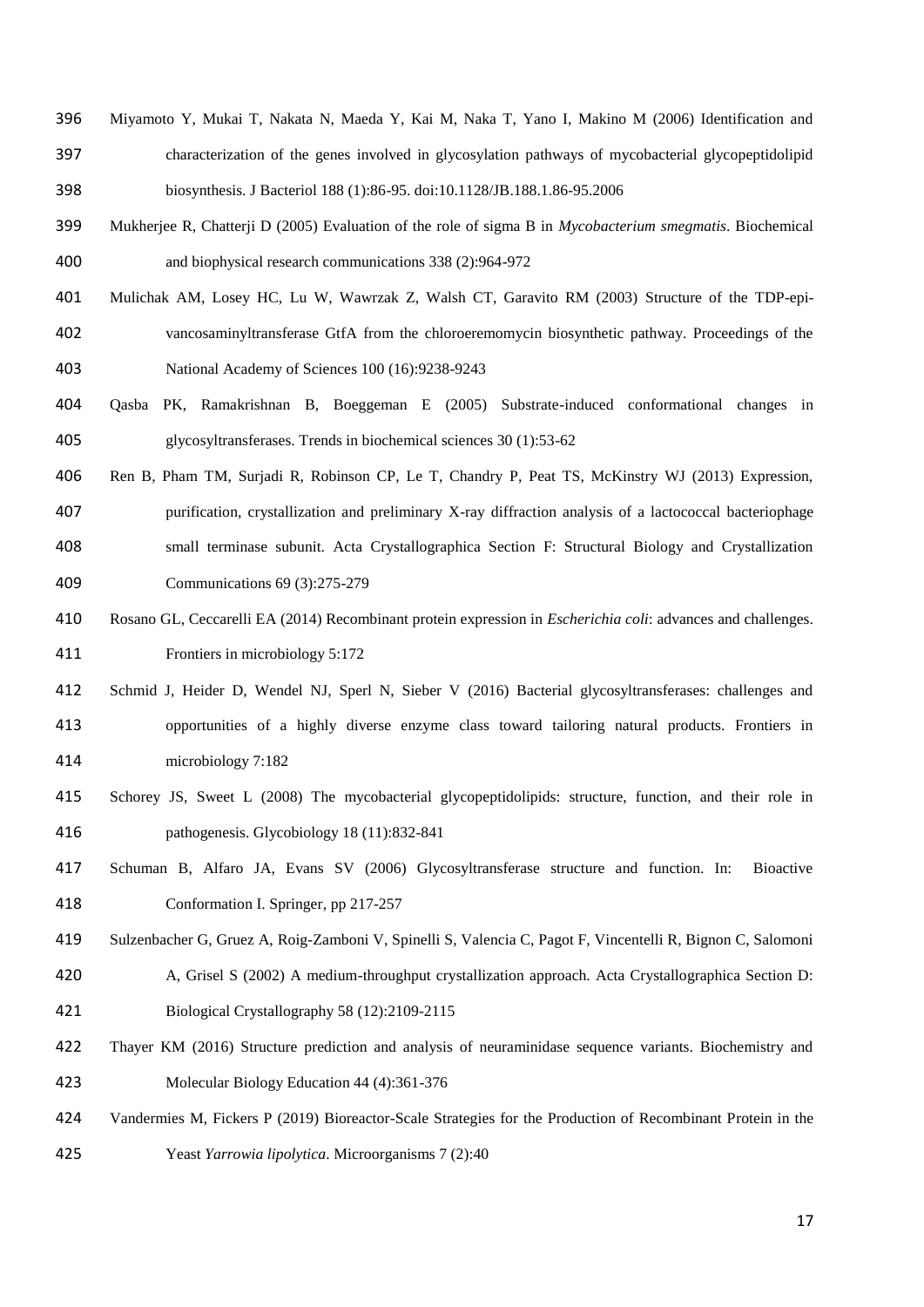- <span id="page-18-2"></span> Veesler D, Blangy S, Siponen M, Vincentelli R, Cambillau C, Sciara G (2009) Production and biophysical characterization of the CorA transporter from *Methanosarcina mazei*. Analytical biochemistry 388 (1):115-121
- <span id="page-18-3"></span>Vincentelli R, Canaan S, Campanacci V, Valencia C, Maurin D, Frassinetti F, Scappucini‐Calvo L, Bourne Y,
- 430 Cambillau C, Bignon C (2004) High-throughput automated refolding screening of inclusion bodies. Protein Science 13 (10):2782-2792
- <span id="page-18-0"></span>Warne NW, Mahler H-C (2018) Challenges in Protein Product Development, vol 38. Springer,
- <span id="page-18-1"></span> Young CL, Britton ZT, Robinson AS (2012) Recombinant protein expression and purification: a comprehensive review of affinity tags and microbial applications. Biotechnology journal 7 (5):620-634
- <span id="page-18-4"></span>Zhu F, Erlandsen H, Ding L, Li J, Huang Y, Zhou M, Liang X, Ma J, Wu H (2011) Structural and functional
- analysis of a new subfamily of glycosyltransferases required for glycosylation of serine-rich streptococcal adhesins. Journal of Biological Chemistry 286 (30):27048-27057
- <span id="page-18-5"></span>Zhu F, Wu R, Zhang H, Wu H (2013) Structural and biochemical analysis of a bacterial glycosyltransferase. In:
- Glycosyltransferases. Springer, pp 29-39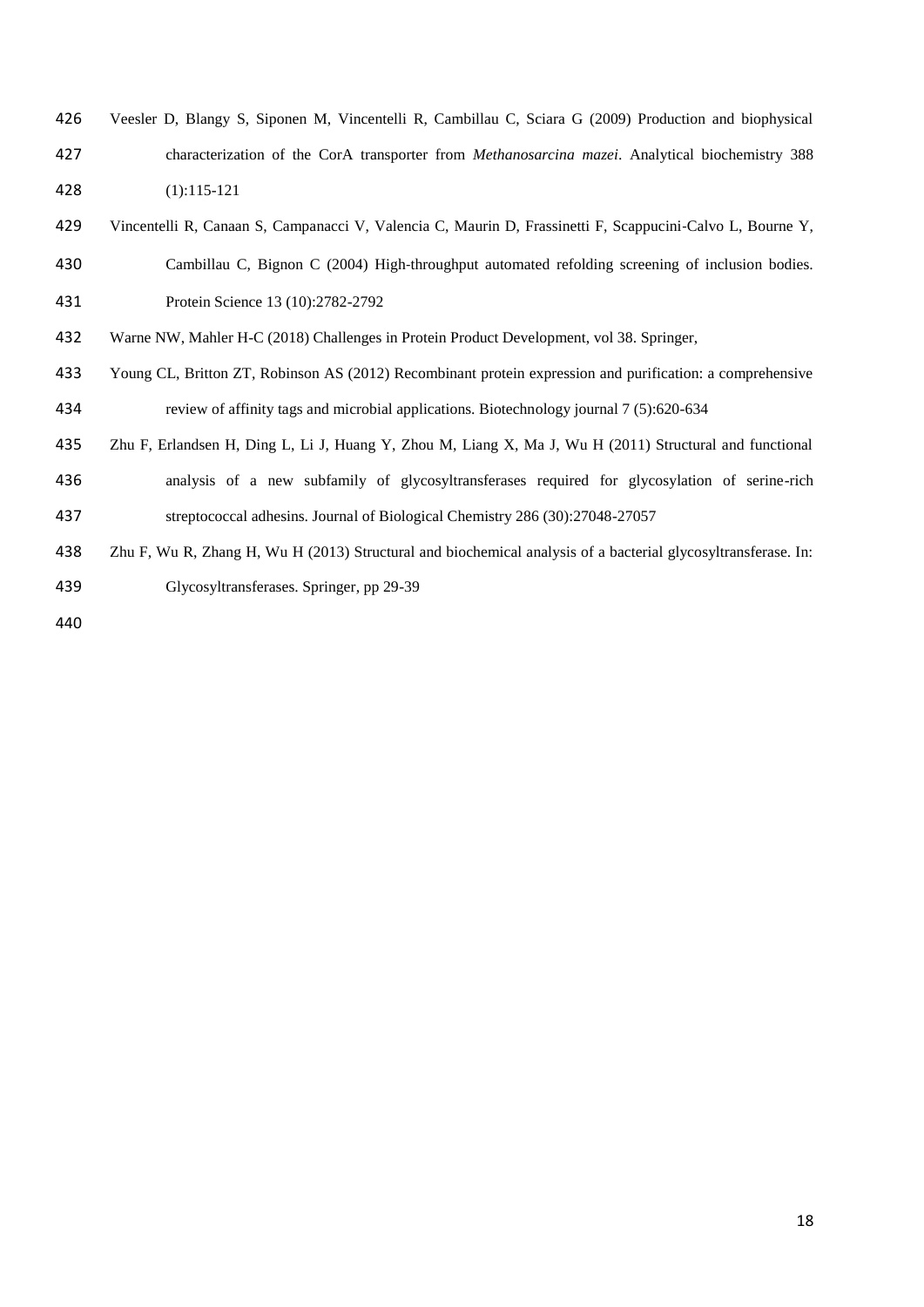## 441 **Figure captions:**

442 **Figure 1. Hydrophobic Cluster Analysis "HCA" plot of Gtf3 protein sequence.** The hydrophobic residues are grouped into clusters. The secondary structures are represented ( $\alpha$ -helix and β-sheets). Red stars, squares and 444 lozenges represent, respectively, prolines, serines/threonines and glycines residues. lozenges represent, respectively, prolines, serines/threonines and glycines residues.

445<br>446 446 **Figure 2. Secondary structure prediction of Gtf3 protein.** The protein structure prediction was performed 447 using Phyre2 web server and visualized using Pymol 2.3 molecular graphics software. **A.** Secondary structure 448 prediction of Gtf3 protein showing α-helix (red), β-sheets (yellow) and loops (green). **B.** Surface of the Gtf3 449 model predicted by the Phyre2 showing hydrophobic patches (orange regions). **C&D.** Structure surface from different sides of Gtf3 model predicted by the Phyre2 program. The yellow color represents the cysteines 450 different sides of Gtf3 model predicted by the Phyre2 program. The yellow color represents the cysteines exposed to the solvent. exposed to the solvent.

452<br>453

 **Figure 3. Multiple amino acid sequence alignment of rhamnosyltransferases from CAZy GT1 family.** GTs 454 shown in the analysis are as follows (Uniprot accession number in parentheses): putative glycosyltransferase, 455 Gtf3 (AAN28688), putative glycosyltransferase (ADU85989), putative glycosyltransferase (ADU86026), RtfA Gtf3 (AAN28688), putative glycosyltransferase (ADU85989), putative glycosyltransferase (ADU86026), RtfA (AAD44209), putative glycosyltransferase (AAC71701), rhamnosyltransferase (AAC71702), possible glycosyl transferase (CAB05415), rhamnosyltransferase chain B (AAG06866), probable NDP-rhamnosyltransferase 458 (AAG23268), L-rhamnosyltransferase (ABL09968), elloramycin glycosyltransferase (CAC16413), and glycosyl<br>459 transferase (CAJ42338). The indicated species between brackets are in the order: *Mycobacterium smegmatis*, transferase (CAJ42338). The indicated species between brackets are in the order: *Mycobacterium smegmatis*, *Dactylosporangium aurantiacum*, *Dactylosporangium aurantiacum*, *Mycobacterium avium*, *Mycobacterium avium*, *Mycobacterium avium*, *Mycobacterium tuberculosis*, *Pseudomonas aeruginosa*, *Saccharopolyspora spinosa*, *Streptomyces echinatus*, *Streptomyces olivaceus*, and *Streptomyces steffisburgensis*. Identical amino 463 acids are shown with a black background, and similar residues are shown with a gray background. The Clustal<br>464 consensus symbols indicate the amount of conservation ('\*': Exact, ':': Conserved Substitution, '.': Semiconsensus symbols indicate the amount of conservation ('\*': Exact, ':': Conserved Substitution, '.': Semi-conserved substitution).

466<br>467 467 **Figure 4. SDS-PAGE gel of expressed and purified recombinant Gtf3 protein.** Gtf3 recombinant protein 468 samples from *M. smegmatis* expressed in *E. coli* expression system and purified by affinity chromatography were separated on 12% SDS-PAGE and post-stained with Imperial<sup>TM</sup> Protein Stain (Thermo Scientific). Lane L. 469 were separated on 12% SDS-PAGE and post-stained with Imperial™ Protein Stain (Thermo Scientific). Lane L, molecular weight marker (BenchMark™ Protein Ladder). Lane 1, insoluble fraction (pellet). Lane 2, soluble 470 molecular weight marker (BenchMark<sup>TM</sup> Protein Ladder). Lane 1, insoluble fraction (pellet). Lane 2, soluble fraction (supernatant). Lane 3, the recombinant Gtf3 purified by His-Trap HP 5-ml column affinity 471 fraction (supernatant). Lane 3, the recombinant Gtf3 purified by His-Trap HP 5-ml column affinity chromatography. Arrow shows Gtf3 protein bands. chromatography. Arrow shows Gtf3 protein bands.

473<br>474 474 **Figure 5. Gel filtration chromatography elution profile of Gtf3 protein.** Gel filtration of Gtf3 on an HiLoad 475 26/60 Superdex 75 pg column. The 1st peak (fractions A2-A8) represents the aggregated protein and the 2 26/60 Superdex 75 pg column. The 1st peak (fractions A2-A8) represents the aggregated protein and the 2nd<br>476 peak (fractions B6-D6) hexameric Gtf3. Elution volume of Gtf3 protein was 170 ml. 476 peak (fractions B6-D6) hexameric Gtf3. Elution volume of Gtf3 protein was 170 ml.

477

478 **Figure 6. a.** SDS-PAGE gel of purified recombinant Gtf3 protein stained with Coomassie blue. Gtf3 purified by<br>479 both affinity and gel filtration chromatographies, were separated on 12% SDS-PAGE and post-stained with 479 both affinity and gel filtration chromatographies, were separated on 12% SDS-PAGE and post-stained with 480 Imperial™ Protein Stain (Thermo Scientific). Five microliter of each collected fraction were loaded per well. 480 Imperial™ Protein Stain (Thermo Scientific). Five microliter of each collected fraction were loaded per well.<br>481 Lane L, molecular weight marker (Pierce Unstained Protein MW Ladder). Other wells, Peak fractions (Lane 181 Lane L, molecular weight marker (Pierce Unstained Protein MW Ladder). Other wells, Peak fractions (Lanes 1–<br>182 9) collected from gel filtration chromatography. Lane 1 corresponds to pooled fractions from the 1st peak. 482 9) collected from gel filtration chromatography. Lane 1 corresponds to pooled fractions from the 1st peak. Lane 483 2 corresponds to pooled fractions (A9-B5) between the 1st and the 2nd peak. Lanes 3-9 correspond to fractions 484 from the 2nd peak. MW: molecular weight. kDa: kiloDalton. **b.** Calibration of gel filtration column. Protein 485 standards of known molecular weight were used to calibrate the 26/60 Superdex 75 pg gel filtration column; i.e., 486 blue dextran (2000 kDa; peak 1), albumin (67 kDa; peak 2), ovalbumin (43 kDa peak 3), chymotrypsinogen (25<br>487 kDa; peak 4) and ribonuclease A (13.7 kDa; peak 5). c. Linear regression analysis of the gel filtration cal 487 kDa; peak 4) and ribonuclease A (13.7 kDa; peak 5). **c.** Linear regression analysis of the gel filtration calibration.<br>488 K<sub>av</sub>= (V<sub>e</sub>-V<sub>o</sub>)/(V<sub>T</sub>-V<sub>o</sub>), V<sub>e</sub> is the elution volume, V<sub>T</sub> and V<sub>o</sub> are the total liquid 488  $K_{av}=(V_e-V_o)/(V_T-V_o)$ ,  $V_e$  is the elution volume,  $V_T$  and  $V_o$  are the total liquid volume (320 ml) and the void volume of the column (113 ml), respectively. volume of the column (113 ml), respectively.

490<br>491

## 491 **Figure 7. Circular dichroism (CD) spectrum of Gtf3 protein.**

492<br>493 493 **Figure 8. MALS/UV/refractometry/SEC analysis of Gtf3 protein using a KW-804 column.** The left y-axis 494 represents the molar mass, and the the right y-axis represents the absorbance at 280 nm according to the retention<br>495 volume of the column (x-axis). The colored plots represent the measured molecular weights of pentam volume of the column (x-axis). The colored plots represent the measured molecular weights of pentameric Gtf3 496 (red line), monomeric Gtf3 + NVoy (blue line). Values of the measured masses at the volume corresponding to 497 the base of each peak are reported according to the same color scheme.